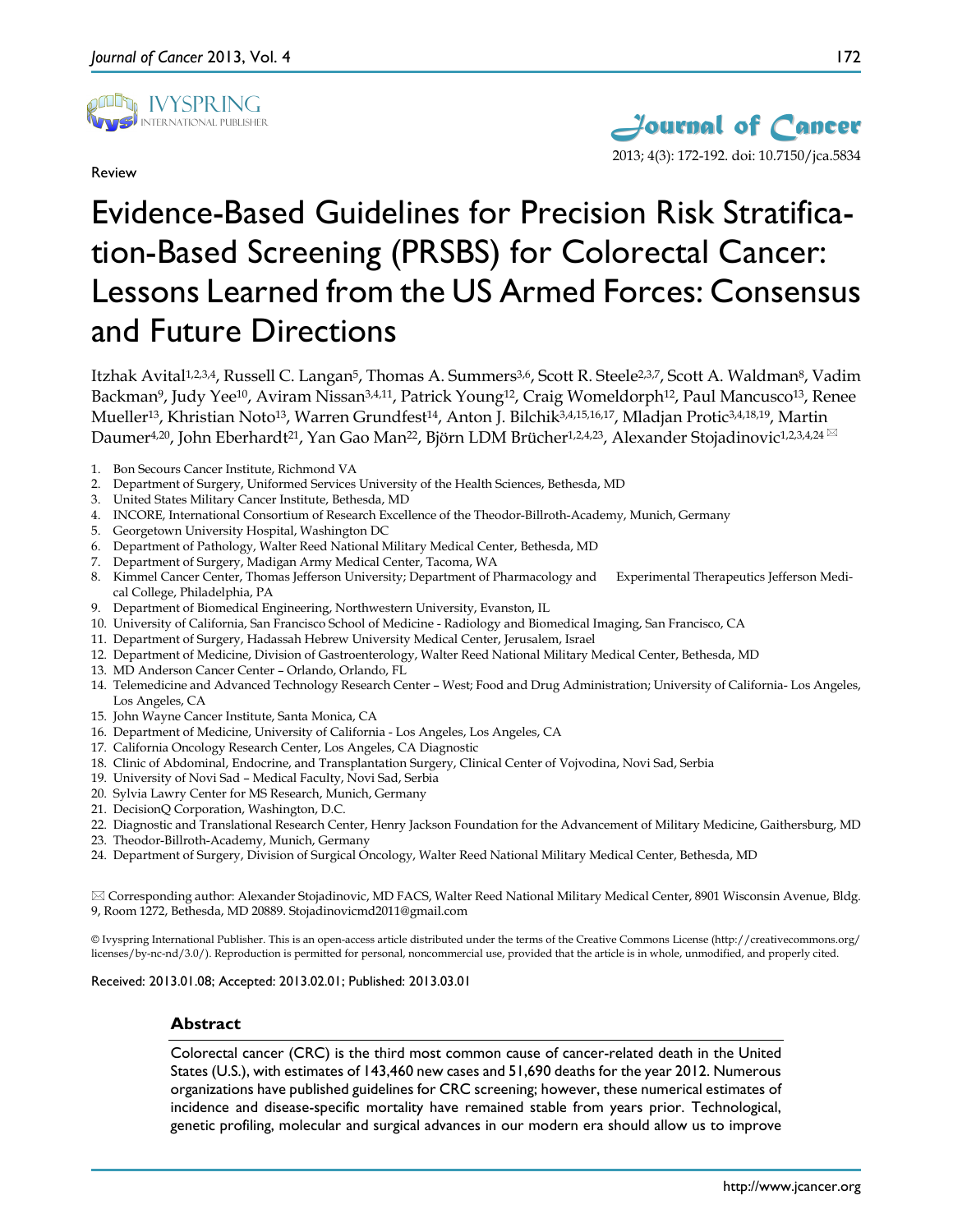risk stratification of patients with CRC and identify those who may benefit from preventive measures, early aggressive treatment, alternative treatment strategies, and/or frequent surveillance for the early detection of disease recurrence. To better negotiate future economic constraints and enhance patient outcomes, ultimately, we propose to apply the principals of personalized and precise cancer care to risk-stratify patients for CRC screening (Precision Risk Stratification-Based Screening, PRSBS). We believe that genetic, molecular, ethnic and socioeconomic disparities impact oncological outcomes in general, those related to CRC, in particular. This document highlights evidence-based screening recommendations and risk stratification methods in response to our CRC working group private-public consensus meeting held in March 2012. Our aim was to address how we could improve CRC risk stratification-based screening, and to provide a vision for the future to achieving superior survival rates for patients diagnosed with CRC.

Key words: cancer screening, risk identification, colon, rectal, colorectal cancer, evidence-based medicine, consensus

# **Introduction**

Colorectal cancer (CRC) is the 3rd most common cause of cancer-related mortality in the US [1]. Approximately one out of every four patients presenting with conventionally staged node-negative disease [American Joint Committee on Cancer (AJCC) Stage I and II], and over 50% of patients with node-positive, non-metastatic (AJCC Stage III) disease will develop local recurrence and/or distant metastases [2, 3]. Across all CRC stages, approximately 30% of patients will develop distant metastases and once metastases ensue, prognosis is decidedly poor, and treatment largely palliative in nature [2].

Current theory suggests the progression from normal colonic mucosa to invasive carcinoma occurs over a period of 4–10 years [4]. This crucial window therefore represents an ideal opportunity to exploit screening modalities based on risk stratification methods in an attempt to improve overall survival through early definitive therapeutic intervention. This concept is well established in epithelial malignancies, specifically; definitive therapeutic intervention early in the natural history of cancer is associated with optimal overall survival benefit. Hence, the goal is to optimize oncological benefit when the disease is in its pre-malignant phases or in its earliest node-negative cancer stage.

If implemented appropriately *Precision Risk Stratification-Based Screening*, PRSBC, would: **1.** Spare low-risk patients likely cured by surgery alone the toxicity of systemic therapy; **2.** Identify and treat at-risk patients with early stage CRC; and, **3.** Limit treatments to patients with clinically latent or stable residual disease, thereby reserving additional therapy for treatment-responsive disease progression at a later time in the course of disease [5]. Moreover, as nearly all pre-malignant colon lesions would eventually progress to malignant ones, we would like to suggest that the most important impact of risk stratification or

screening would be: the identification of pre-malignant lesions or early CRC that can be locally excised or treated, which would significantly reduce the incidence of CRC, and treatment-related impact on patient quality of life (QOL) and healthcare-related costs.

Technological, genetic, molecular, and surgical advances in our modern era should allow us to accurately risk stratify patients who may benefit from early (preventive or) definitive therapy, alternative treatment strategies, and/or frequent surveillance for the early detection of disease recurrence. We believe that genetic, molecular, ethnic and socioeconomic disparities impact oncologic outcomes in CRC; therefore, clinical decision support systems (CDSS) and treatment algorithms must expand beyond the current/traditional AJCC tumor stage criteria that don't take into account factors that underlie these disparities. Herein, we will discuss relevant literature pertaining to screening based on risk stratification in CRC (*Precision Risk Stratification-Based Screening*, PRSBS) and we suggest methods to improve these facets of risk stratification, screening and early detection in oncology, with the potential for efficacious and cost-effective therapy leading to improved overall QOL and survival.

When one considers CRC screening, much can be learned from the United States Military Health System (MHS). The MHS provides a unique setting to study oncologic outcomes, as it includes a large, relatively young group of individuals who are genetically, molecularly, ethnically and economically diverse, and have equal access to free, population-based health care. Currently, CRC screening remains under-utilized by the American civilian population, as it is estimated that  $~60\%$  of CRC deaths could be prevented if all individuals over the age of 50 years underwent regular recommended screening [6]. This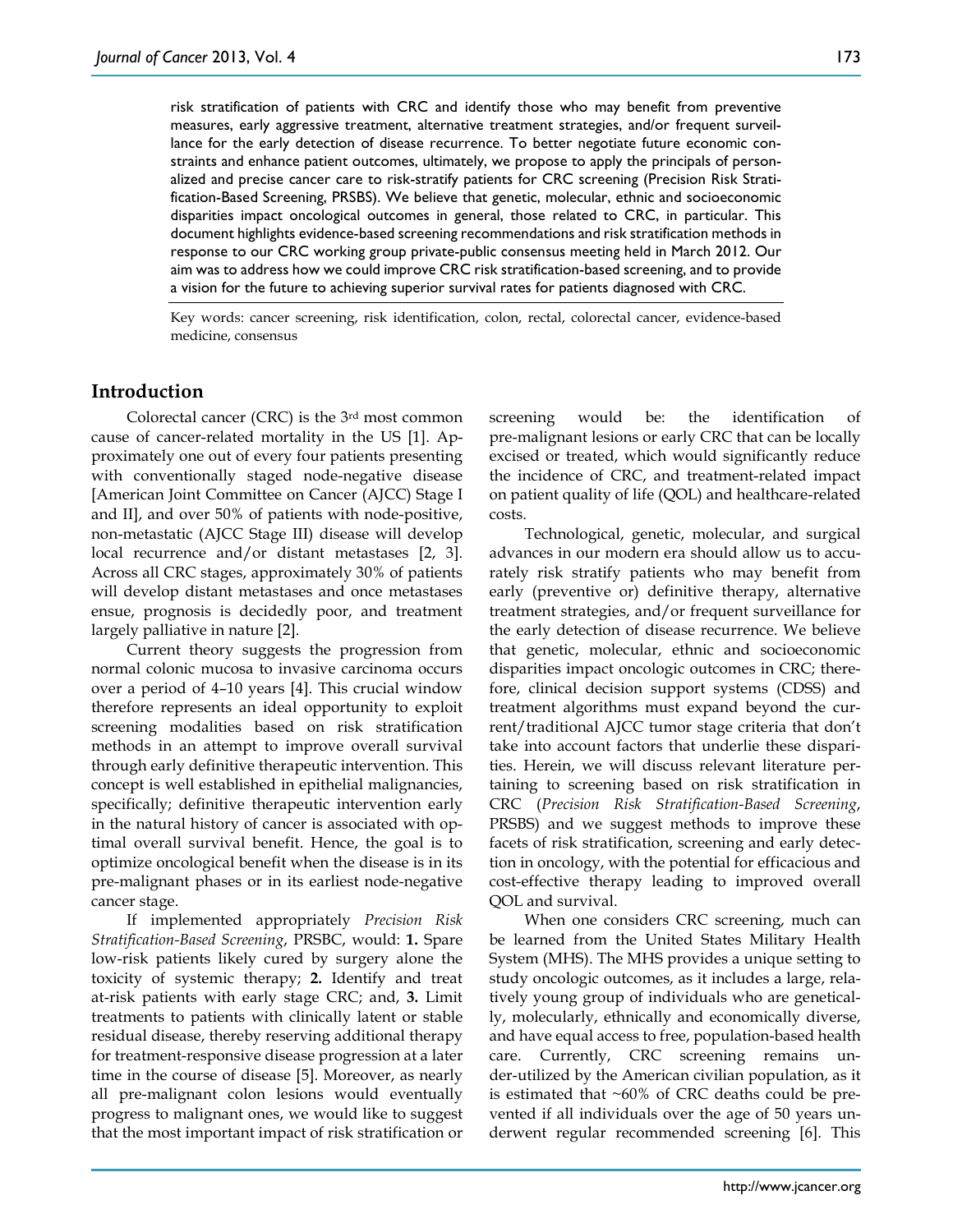fact, in and of itself, represents a significant opportunity to transform cancer screening and care through population-based initiatives of outreach, education and stimulus aimed at improving compliance with recommended CRC screening, and reducing cancer-specific mortality. In contrast to the civilian population, it has been found that, in the US military equal access healthcare system, more patients were current or compliant with national CRC screening guidelines (71% vs. 52-59%, P<0.05) [7].

The US military population also differs from the US civilian population in its exposure to cancer risk factors (sun exposure during out-of-country deployments, for example) and access (free- and equal) to medical care [8]. Zhu et al. studied four common cancers amongst the US population (CRC, lung, prostate and breast cancer) and compared the incidence of these cancers as well as two common malignancies in young adults (cervical and testicular cancer) amongst the military and civilian populations [8]. Interestingly, incidence rates were significantly lower in the military population for CRC amongst aged-adjusted Caucasian men for ages 20–59 years [8]. These results suggest that cancer patterns may differ between US military and civilian populations [8]. This may be explained by differences in exposure to risk factors such as physical fitness, tobacco use, alcohol consumption, diet, and sunlight exposure [8]. However, compared with the general population, the military populations are more likely to undergo cancer screening and surveillance because military members have free and equal access to health care (i.e. relatively fewer health disparities), and active duty members undergo directed health promotion, disease prevention and screening initiatives [8].

The rate of CRC screening compliance among the civilian population, using current national guidelines, is quite low, with only 5% to 60% of insured patients achieving adequate screening [8]. Screening compliance rates are even lower rates in uninsured and minority patient populations [8]. The elucidation of differences in cancer incidence patterns between the military and civilian populations may lead to a better understanding of etiology, and the development of preventive strategies specific to each population, based on unique population-based characteristics and disease-related risk factors [8]. Until more effective therapies can be developed, one strategy for improving outcomes while reducing the socio-economic burden of CRC is to follow current US military CRC early detection initiatives that have demonstrated unparalleled success in population compliance with screening. Another key strategic effort will be to develop novel strategies for CRC *Preci-* *sion Risk Stratification-Based Screening* that will not only further increase rates of screening compliance, but also facilitate detection of CRC in its earliest stages, and ultimately translate into life and personal and health system cost savings.

Pertinent questions regarding CRC risk stratification, screening and oncological outcomes remain to be answered: **1.** In particular, what is the effect of a PRSBS and precision medicine cancer care strategy, an approach which applies predictive and prognostic biomarkers and patient-specific attributes using a 'personalized lifespan approach'? This strategy takes into consideration factors such as ethnicity, socioeconomic status, insurance status, tumor biology, genetic profiling, molecular milieu, among others, and their impact on oncological outcome, independent of disease stage will need to be defined. **2.** Why do node negative colon cancers recur? **3.** Why is disease-free survival so variable amongst patients with CRC? **4.** Which patients with CRC will benefit from adjuvant systemic therapy? **5.** Which patients are likely to suffer from the risks of systemic therapy for little or no therapeutic gain? [9] We will review current CRC screening guidelines, discuss current and novel modalities of screening, and discuss relevant literature pertaining to CRC risk stratification, and the use of Clinical Decision Support Systems for risk assessment as means of improving CRC outcomes. With the primary aim of better negotiating future economic constraints pursuant to enhanced patient outcomes, we apply the principles of precision risk stratification-based screening in an effort to advance a vision to achieving superior survival rates for patients diagnosed with CRC.

# **Screening Guidelines**

One of the basic problems pertaining to CRC screening is that, to date, there is not one clear agreed-upon, unified approach to CRC screening, as a number of national organizations and professional societies provide clinical practice guidelines (CPGs) for the care and prevention of CRC. For instance, the United States Preventive Services Task Force (USPSTF), American College of Gastroenterology (ACG) and the American Cancer Society (ACS) – US Multi-Society Task Force (MSTF) each has its own set of guidelines **Table 1**. Published in 2008, the USPSTF recommended CRC screening that involved a combination of stool-based laboratory studies and direct visualization of the colonic mucosa [10, 11]. Beginning at the age of 50 and continuing to age 75, it recommended fecal occult blood testing (FOBT) yearly, sigmoidoscopy every 5 years, or colonoscopy every 10 years [11]. The USPSTF also recommended against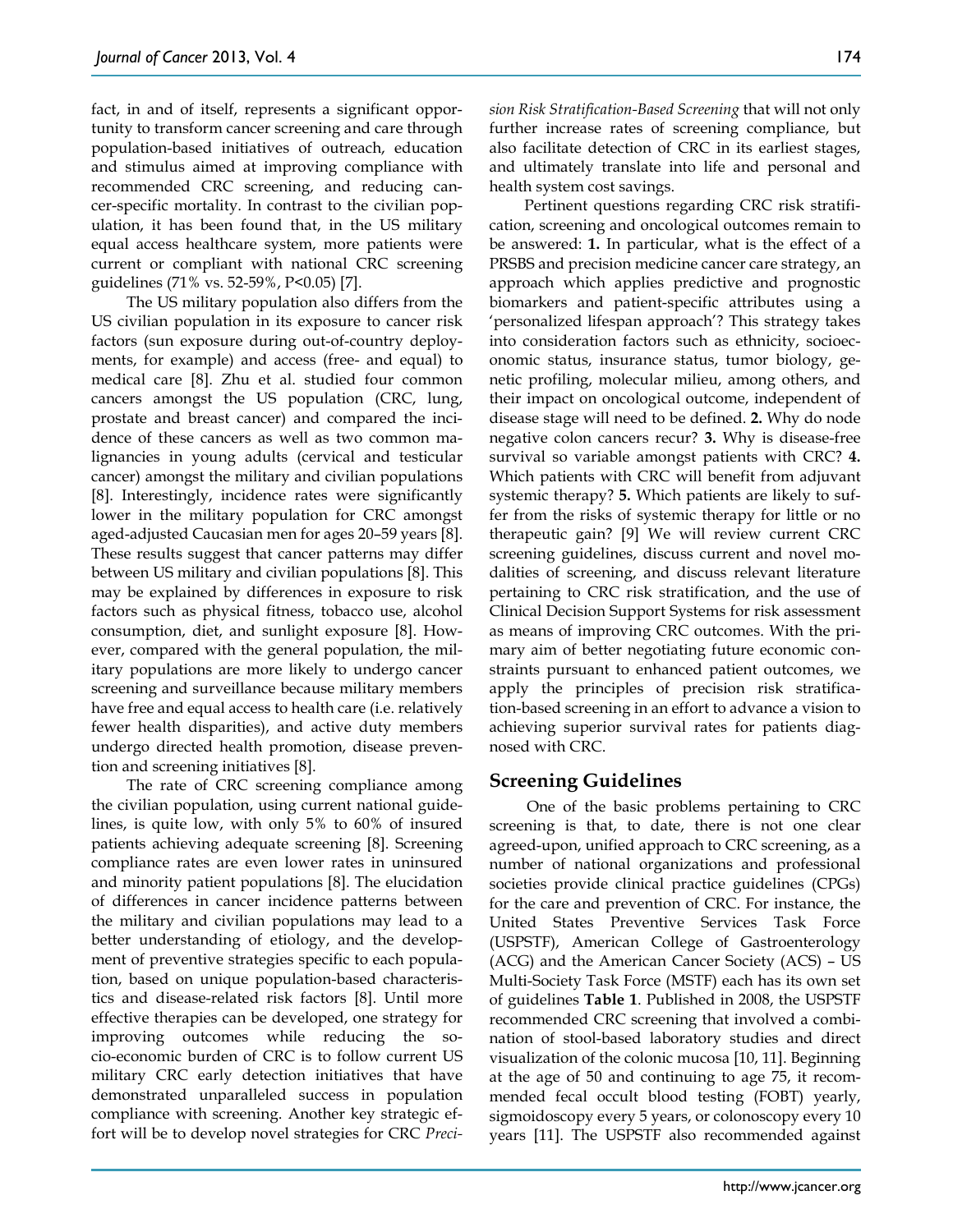routine screening for CRC in adults 76 to 85 years of age; however, it deemed that certain unique considerations for patients on a case-by-case basis may support its use [11]. For those greater than 85 years of age the USPSTF recommended against screening altogether [11]. As for computed tomography (CT) colonography and fecal DNA testing, the USPSTF concluded that there was insufficient evidence to recommend these methods as CRC screening modalities [11]. In addition, the USPSTF commented that the rate of CRC was higher in African American males; however, it stated that these recommendations were intended to generally apply to all racial and ethnic groups [11].

The American Cancer Society – US Multi-Society Task Force on CRC (ACS-MSTF) and the American College of Radiology (ACR) jointly published guidelines for asymptomatic average risk adults, which

utilized screening options, allowing patients and physicians the ability to tailor screening methods in the hopes of improving the percentage of Americans screened (**Table 2**). The ACS-MSTF and ACR also grouped CRC screening tests into cancer prevention and cancer detection tests [12]. *Cancer prevention tests* were those which could image both cancer and polyps, whereas *cancer detection tests* had low sensitivity for polyps and typically lower sensitivity for cancer detection compared with that of cancer prevention tests [13]. The ACS-MSTF concluded somewhat nebulously that clinicians should make patients aware of the full range of screening options, but at a minimum should offer patients a choice between a screening test that primarily is effective at early cancer detection and a screening test that is effective at both early cancer detection and cancer prevention through the detection and removal of polyps [13].

|  |  |  |  |  |  |  | Table 1: Most commonly used screening and risk stratification systems |  |
|--|--|--|--|--|--|--|-----------------------------------------------------------------------|--|
|--|--|--|--|--|--|--|-----------------------------------------------------------------------|--|

|                                    | <b>USPSTF</b>                                                                                | ACG                                                                       | <b>ACS-MSTF</b>                                                                                                                                                        | Reference |
|------------------------------------|----------------------------------------------------------------------------------------------|---------------------------------------------------------------------------|------------------------------------------------------------------------------------------------------------------------------------------------------------------------|-----------|
| Beginning age                      | 50                                                                                           | 50 (45 for African Americans)                                             | 50                                                                                                                                                                     | $1-4$     |
| Continuing to age                  | 75                                                                                           | n/a                                                                       | n/a                                                                                                                                                                    |           |
| Not for routine                    | 76-85                                                                                        | n/a                                                                       | n/a                                                                                                                                                                    |           |
| Stopping age                       | >85                                                                                          | n/a                                                                       | n/a                                                                                                                                                                    |           |
| <b>Recommended Methodologies</b>   | gFOBT or FIT, annually<br>FSIG, every 5years<br>or COL, every 10 years<br>DCBE, every 5years | gFOBT or FIT, annually<br>FSIG, every 5-10 years,<br>or CTC every 5 years | FOBT annually or<br>FIT annually or<br>FSIG every 5 years or<br>COL every 10 or years or<br>DCBE every 5 years or<br>CTC every 5 years or<br>sDNA (interval uncertain) |           |
| Not recommended methodologies sDNA | <b>CTC</b>                                                                                   |                                                                           |                                                                                                                                                                        |           |

USPSTF: United States Preventive Services Task Force; ACG: American College of Gastroenterology; AS-MSTF: American Cancer Society – US Multi-Society Task Force; DOD: Department of Defense; FSIG: Flexible sigmoidoscopy (FS); COL: Colonoscopy; FOBT: Fecal occult blood test; FIT: fecal immunochemical test sDNA: Stool DNA test; CTC: CT colonography; DCBE: Double-contrast barium enema.

#### **Table 2**: The American Cancer Society – US Multi-Society Task Force on CRC (ACS-MSTF) and the American College of Radiology (ACR) surveillance guidelines according to risk groups defined by colonoscopic findings

| Risk groups based on colonoscopy findings                                                                                                                          | Surveillance recom-<br>mendations |
|--------------------------------------------------------------------------------------------------------------------------------------------------------------------|-----------------------------------|
| Patients with only one or two small (<1 cm) tubular adenomas with only low-grade dysplasia (low-risk subjects)                                                     | 5-10 years                        |
| Patients with 3 to 10 adenomas, or any adenoma >1 cm, or any adenoma with villous features, or high-grade<br>dysplasia (high-risk subjects)                        | 3 years                           |
| High risk subjects with follow-up endoscopy showing normal findings or presence of only one or two small (<1<br>cm) tubular adenomas with only low-grade dysplasia | 5 years                           |
| Patients who have more than 10 adenomas at one examination*                                                                                                        | <3 years                          |
| Patients with sessile adenomas that are removed piecemeal                                                                                                          | 2-6 months                        |
| Patients with small rectal hyperplastic polyps                                                                                                                     | No follow-up indica-<br>tion      |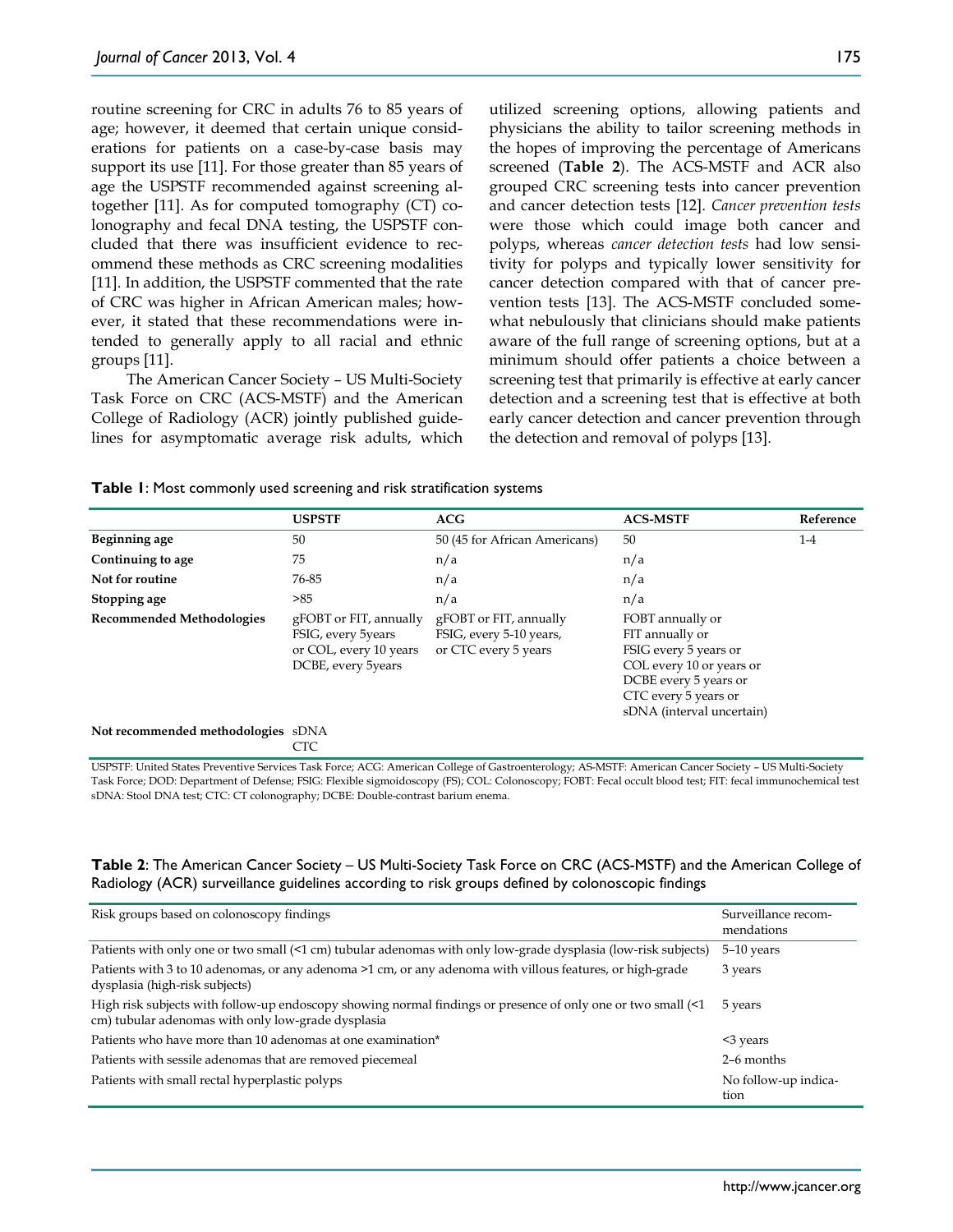The American College of Gastroenterology supported the division of screening tests into cancer prevention and cancer detection modalities and released formal screening guidelines in 2008 [13]. This emphasis by the ACG reflects consideration of other CRC risk factors such as evidence-based associations between obesity / Metabolic Syndrome – related risk factors and the development of CRC. Cancer prevention tests should be offered first and the preferred CRC prevention test was colonoscopy every 10 years, beginning at age 50 (according to the ACG screening should begin at age 45 years in African Americans, **Table 1**) [13]. Alternative CRC prevention tests include flexible sigmoidoscopy every 5–10 years (based on data that 58% of CRC are located distally in the colon and within reach of the sigmoidoscope) and CT colonography (Virtual Colonoscopy) every 5 years [13, 14]. Cancer detection tests should be offered to patients who declined colonoscopy or another cancer prevention test [13]. The preferred cancer detection test was annual fecal immunochemical testing (FIT) for blood [13]. Alternative cancer detection tests were annual FOBT (Hemoccult Sense Test) or stool DNA (sDNA) testing every 3 years (**Table 1**) [13].

The main contents of these various screening recommendations are summarized in **Table 1**. As is readily apparent, we as a medical community continue to have difference of opinion, frankly we struggle to determine the safest, most efficient and efficacious CRC screening algorithm. Considering the future economic environment, it will be advantageous to identify patients who need not be screened based on stratification to low-risk stratum by novel, cost-effective, accurate, less frequent, and readily accessible methods than are currently in widespread use. In brief, we must utilize alternative strategies such as novel screening methods, biomarkers and risk stratification approaches (PRSBC) in order to reduce costs and improve overall outcomes.

## **Current Screening Modalities**

The sequence of progression from colorectal adenoma to invasive carcinoma in CRC, along with the accessibility of the colon and rectum to endoscopic imaging has led to the development of screening protocols based on direct imaging of the colorectal mucosa [15]. Currently, colonoscopic examination is the standard of practice for effective cancer screening [16]. Capsule endoscopy has been evaluated as another possible indirect method of visualizing the colonic mucosa, but it also lacks adequate cancer detection sensitivity (Sn=74%, 95% CI: 52-88%) to be used as a screening test [17]. The isolation of stool DNA (sDNA), derived from sloughed mucosa and potentially from pre-malignant and CRC cells, and the subsequent identification of CRC-associated genetic mutations in stool samples have been described [18]. DNA amplification techniques have improved the nucleic acid yield in stool samples [19], opening the possibility for screening of specific genetic mutations associated with CRC. A commercial test has been developed, which detects k-ras, APC, and p53 gene mutations, along with long DNA and the microsatellite instability (MSI) marker, BAT-26. A blinded comparison of fecal DNA vs. Hemoccult II testing found that fecal DNA detected 16 of 31 invasive cancers versus 4 of 31 in the Hemoccult II group (52% vs. 13%; P=0.003) [17]. Specificity in patients with negative findings on colonoscopy was similar in both tests (Sp: Fecal DNA =  $94\%$ ; Hemoccult II =  $95\%$ . The key underlying message is that the DNA-based test showed sensitivity for advanced adenomas and invasive carcinoma of only 52% [20]. Shown in **Table 3** are the estimated costs and life years gained with established screening approaches currently in use as compared to no screening for CRC. The cost effectiveness analysis of newer CRC screening tests (fecal immunochemical test, stool DNA, computed tomographic colonography) compared with established screening tests (FOBT, flexible sigmoidoscopy, optical colonoscopy) is shown in **Table 4**.

The gold standard for CRC screening remains direct colonic visualization with optical colonoscopy (Sn= 96%, 87% and 77% for the detection of polyps sized  $\geq 10$  mm, 6-9 mm and  $\leq 6$  mm in size, respectively) [21]**.** In a case-controlled comparison of patients undergoing colonoscopy versus historical control patients who did not undergo screening, the use of colonoscopy reduced mortality risk, with an odds ratio (OR) of 0.41 [22]. Given the invasive nature of direct colonic visualization, indirect methods of evaluating the colonic mucosa have been developed. Double-contrast barium enema (DCBE) involves radiographic imaging of the colon following the instillation of barium, which is then followed by distension of the colon with air. This modality is associated with unacceptably high false negative rates (especially for polyps < 1cm in size) to be recommended as a valid, clinically relevant screening evaluation [23]. Sensitivity of DCBE was 83% versus 95% associated with optical colonoscopy [24]**.** However, virtual colonoscopy (VC) or computed tomographic (CT) colonography has gained popularity as a safe and accurate alternative to standard optical colonoscopy [6]. VC/CT colonography involves thin-slice reconstruction of the colon for cross-sectional and three-dimensional (3-D) reconstruction radiographic evaluation of the mucosa. Prior to the scan, standard oral bowel preparation is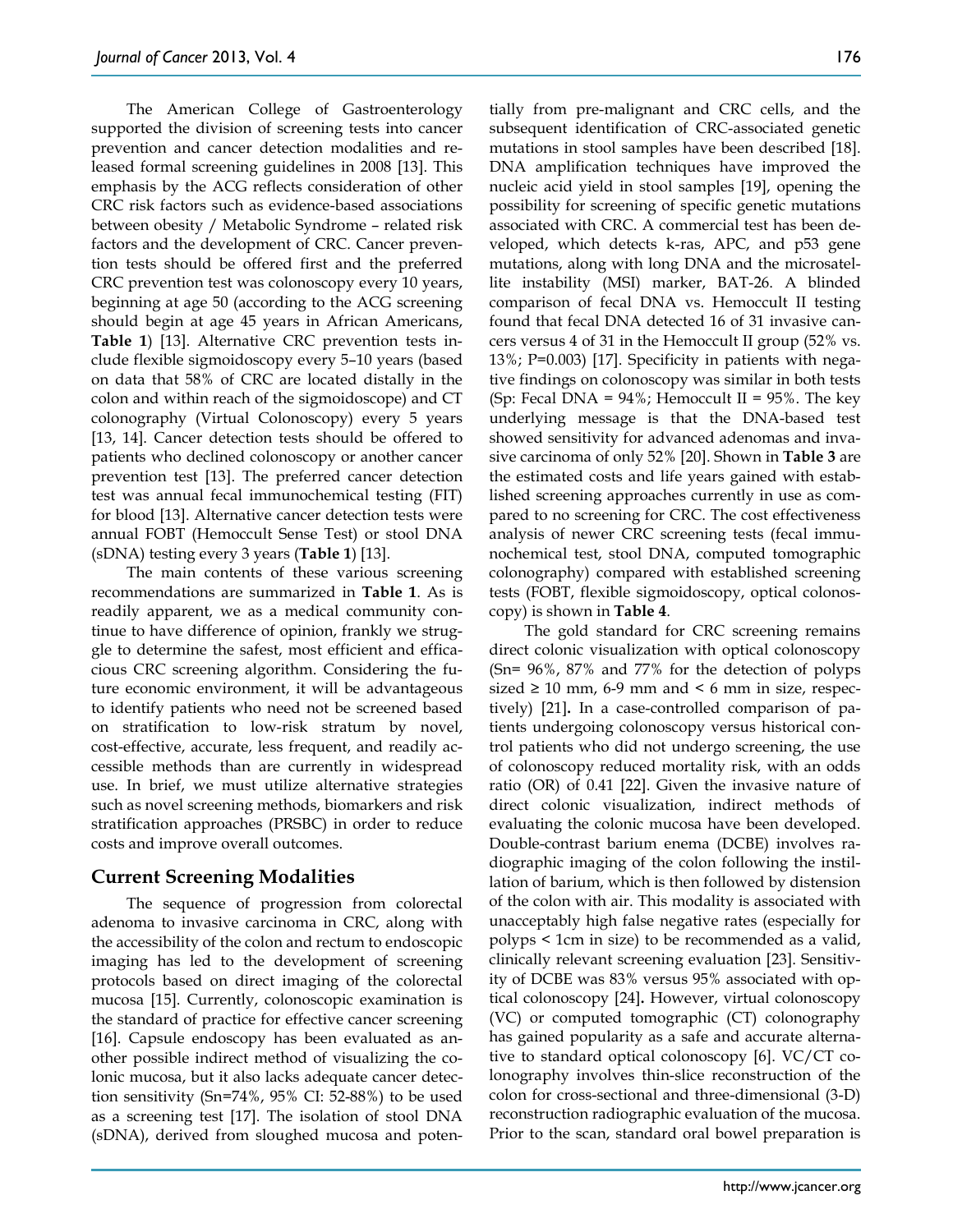administered in addition to CT barium sulfate along with diatrizoate meglumine and diatrizoate sulfate for stool tagging [6]. Images are then obtained in the supine and prone positions with automated rectal insufflation of carbon dioxide  $(CO<sub>2</sub>)$  for colonic distension [6].

**Table 3**. Discounted Life-years Gained, Costs, and Costs per Life-year Gained of Established Screening Strategies for Colorectal Cancer Compared With no Screening. Source: Iris Lansdorp-Vogelaar, Amy B. Knudsen and Hermann Brenner. Cost-effectiveness of Colorectal Cancer Screening. Epidemiol Rev (2011) 33 (1): 88-100.

| Study: First<br>Author, Year<br>(Reference |               | Annual gFOBT |                     |            | Biennial gFOBT |                                                           |           | Every 5 Years   |                    | gFOBT       |                         | Flexible Sigmoidoscopy Flexible Sigmoidoscopy Colonoscopy Every 10<br>Every 5 Years + Annual Years |       |       |                        |
|--------------------------------------------|---------------|--------------|---------------------|------------|----------------|-----------------------------------------------------------|-----------|-----------------|--------------------|-------------|-------------------------|----------------------------------------------------------------------------------------------------|-------|-------|------------------------|
| No. <sub>a</sub>                           | LYG Cost      |              | Cost/<br><b>LYG</b> |            |                | LYG Cost Cost/LYG LYG Cost Cost/LYG LYG Cost Cost/LYG LYG |           |                 |                    |             |                         |                                                                                                    |       | Cost  | Cost/<br><b>LYG</b>    |
| Flanagan,<br>2003 (34)                     | 0.025 328     |              | 13,100              | 0.016 185  |                | 11,600                                                    |           |                 |                    |             |                         |                                                                                                    |       |       |                        |
| Frazier, 2000<br>(35)                      | 0.042 825     |              | 19,600              |            |                |                                                           | 0.039 751 |                 | 19,500             |             |                         | $0.059$ 1,523 26,000                                                                               | 0.048 | 1,514 | 31,700                 |
| Gyrd-Hansen, 0.006 36<br>1998 (28)         |               |              | 6,400               | 0.004 20   |                | 5,300                                                     |           |                 |                    |             |                         |                                                                                                    |       |       |                        |
| Hassan, 2007<br>(44)                       |               |              |                     |            |                |                                                           |           |                 |                    |             |                         |                                                                                                    | 0.036 | $-10$ | <b>CS</b>              |
| Helm, 2000<br>(36)                         |               |              |                     | 0.014 72   |                | 4,000                                                     |           |                 |                    |             |                         |                                                                                                    |       |       |                        |
| Khandker,<br>2000 (37)                     |               | 0.100 2,519  | 25,600              |            |                |                                                           |           |                 | 0.090 1,904 22,500 |             |                         | 0.110 3,553 32,400                                                                                 | 0.110 | 3,487 | 31,500                 |
| Lejeune, 2004<br>(38)                      |               |              |                     | 0.029 126  |                | 4,400                                                     |           |                 |                    |             |                         |                                                                                                    |       |       |                        |
| Leshno, 2003<br>(39)                       | $0.160 - 158$ |              | CS                  |            |                |                                                           |           |                 |                    |             | $0.182 -324 \text{ CS}$ |                                                                                                    | 0.180 | $-26$ | <b>CS</b>              |
| Macafee, 2008<br>(45)                      |               |              |                     | $0.009$ 30 |                | 3,400                                                     |           |                 |                    |             |                         |                                                                                                    |       |       |                        |
| O'Leary, 2004<br>(40)                      |               |              |                     |            |                |                                                           |           |                 |                    |             |                         |                                                                                                    | 0.021 | 2,883 | 9,800                  |
| Pickhardt,<br>2007 (19)                    |               |              |                     |            |                |                                                           |           |                 |                    |             |                         |                                                                                                    | 0.046 | 495   | 10,700                 |
| Shimbo, 1994<br>(32)                       | 0.013 750     |              | 56,300              |            |                |                                                           |           |                 |                    |             |                         |                                                                                                    |       |       |                        |
| Song, 2004<br>(20)                         | 0.056 508     |              | 9,100               |            |                |                                                           | 0.048 940 |                 | 19,600             |             |                         | 0.063 1,347 21,500                                                                                 | 0.062 | 1,330 | 21,500                 |
| Sonnenberg,<br>2000(41)                    | 0.019 285     |              | 15,100              |            |                |                                                           |           |                 | 0.036 2,059 56,600 |             |                         |                                                                                                    | 0.080 | 1,355 | 17,000                 |
| Steele, 2004<br>(42)                       | 0.008 94      |              | 11,700              |            |                |                                                           | 0.012 132 |                 | 11,400             |             |                         |                                                                                                    | 0.019 | 515   | 26,800                 |
| Stone, 2004<br>(27)                        |               |              |                     | 0.001 23   |                | 15,500                                                    |           |                 |                    |             |                         |                                                                                                    |       |       |                        |
| Tappenden,<br>2007(26)                     |               |              |                     | 0.026 147  |                | 5,700                                                     |           |                 |                    |             |                         |                                                                                                    |       |       |                        |
| Tsoi, 2008 (46) 0.094 651                  |               |              | 7,000               |            |                |                                                           |           | 0.110 989 9,000 |                    |             |                         |                                                                                                    | 0.159 | 1,281 | 8,100                  |
| Vijan, 2007<br>(23)                        | 0.029 202     |              | 6,800               |            |                |                                                           | 0.031 948 |                 | 30,100             |             |                         | 0.050 1,138 22,800                                                                                 | 0.053 | 544   | 10,200                 |
| Wagner, 1995 0.059 1,086<br>(18)           |               |              | 18,500              |            |                |                                                           | 0.036 705 |                 | 19,700             |             |                         | 0.067 1,461 21,700                                                                                 | 0.059 | 1,028 | 17,300                 |
| Whynes, 1998<br>(25)                       |               |              |                     | 0.017 76   |                | 4,600                                                     |           |                 |                    |             |                         |                                                                                                    |       |       |                        |
| Wu, 2006 (47)                              | $0.025 -27$   |              | CS                  |            |                |                                                           | 0.014 35  |                 | 2,500              |             |                         |                                                                                                    | 0.025 | $-2$  | $\mathbb{C}\mathbb{S}$ |
| Zauber<br>(MISCAN),<br>2009 (22)           | $0.066 - 88$  |              | CS                  |            |                |                                                           | 0.077 102 |                 | 1,300              | $0.085$ 133 |                         | 1,600                                                                                              | 0.087 | 205   | 2,400                  |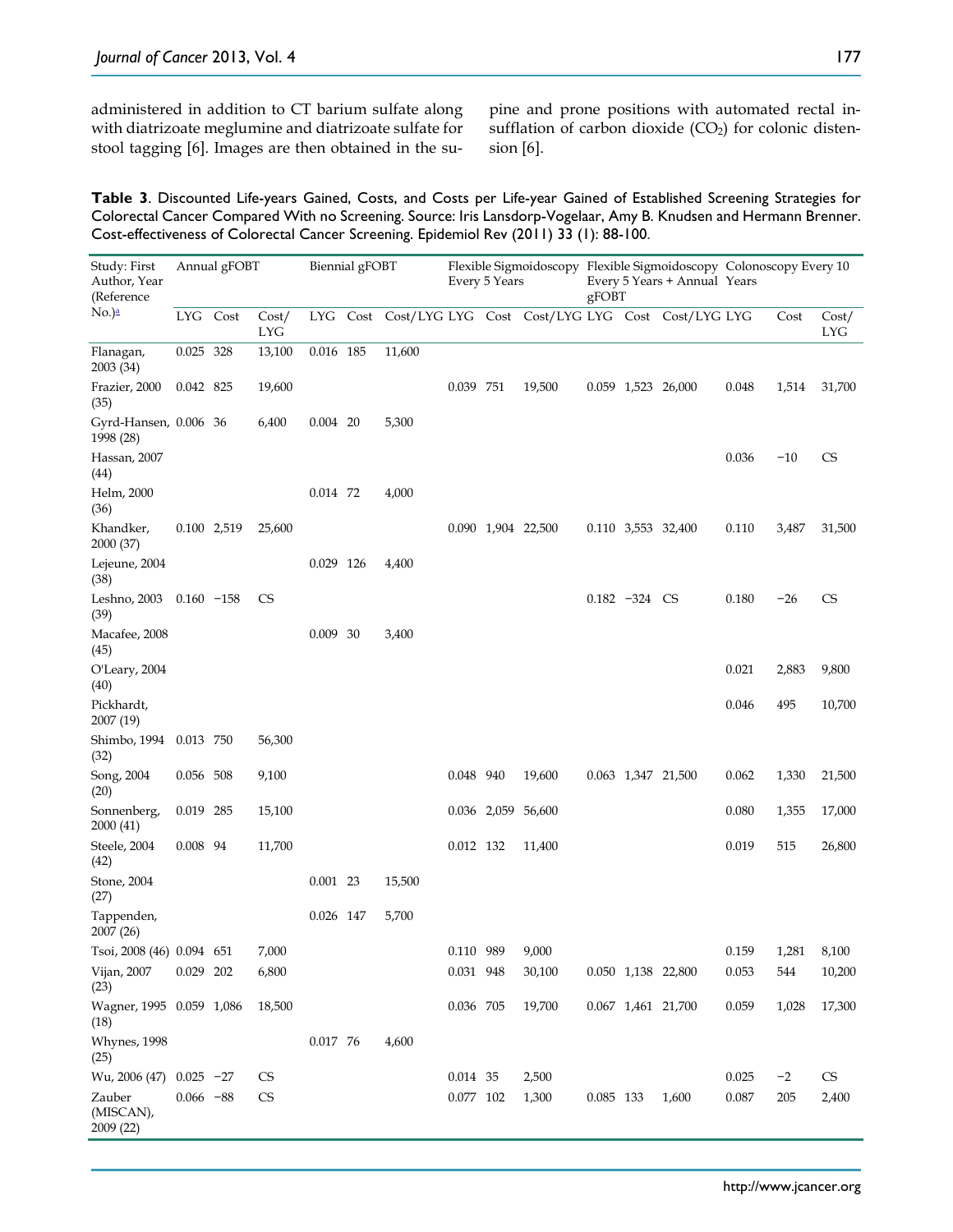| Study: First<br>Author, Year<br>(Reference |          | Annual gFOBT |              | Biennial gFOBT |  |       | Every 5 Years |      | gFOBT |                 | Flexible Sigmoidoscopy Flexible Sigmoidoscopy Colonoscopy Every 10<br>Every 5 Years + Annual Years |       |        |                     |
|--------------------------------------------|----------|--------------|--------------|----------------|--|-------|---------------|------|-------|-----------------|----------------------------------------------------------------------------------------------------|-------|--------|---------------------|
| No. <sup>a</sup>                           | LYG Cost |              | Cost/<br>LYG |                |  |       |               |      |       |                 | LYG Cost Cost/LYG LYG Cost Cost/LYG LYG Cost Cost/LYG LYG                                          |       | Cost   | Cost/<br><b>LYG</b> |
| Zauber<br>$(SimCRC)$ ,<br>2009(22)         | 0.060    | $-305$       | CS.          |                |  | 0.069 | $-231$        | CS   | 0.087 | $-315$ CS       |                                                                                                    | 0.094 | $-207$ | <b>CS</b>           |
| Zauber<br>(CRC-SPIN),<br>2009(22)          | 0.064    | $-471$       | CS.          |                |  | 0.080 | $-375$        | - CS |       | $0.095 -413$ CS |                                                                                                    | 0.106 | $-403$ | CS                  |

Abbreviations: Cost, net costs (in US dollars) of the screening strategy compared with no screening; CS, cost-saving; gFOBT, guaiac fecal occult blood test with Hemoccult II (Beckman Coulter, Inc., Brea, California); LYG, life-year gained compared with no screening.

<sup>a</sup> The paper by Zauber et al. (22) contained analyses from 3 independently developed colorectal cancer models: MISCAN, SimCRC, and CRC-SPIN.

**Table 4.** (Incremental) Cost-effectiveness of Newly Developed Colorectal Cancer Screening Strategies Compared With no Screening and With Established Tests. Source: Iris Lansdorp-Vogelaar, Amy B. Knudsen and Hermann Brenner. Cost-effectiveness of Colorectal Cancer Screening. Epidemiol Rev (2011) 33 (1): 88-100

| Strategy and Study:<br>First Author, Year<br>(Reference No.) <sup>a</sup> |                                              | <b>Study Details</b>                        |                   | Comparator Strate-<br>gies                         | <b>CER</b> <sup>b</sup> | <b>ICERbs</b>                        |
|---------------------------------------------------------------------------|----------------------------------------------|---------------------------------------------|-------------------|----------------------------------------------------|-------------------------|--------------------------------------|
| <b>FIT</b>                                                                | Test Used <sup>d</sup>                       | Sensitivity for<br>Cancer, Speci-<br>ficity | Test<br>Costsb    |                                                    |                         |                                      |
| Berchi, 2004 (33)                                                         | Magstream                                    | Sn: 82<br>Sp: 96                            | 12                | gFOBT                                              |                         | 3,900                                |
| Chen, 2007 (43)                                                           | OC-SENSOR                                    | Sn: 64.6-84.6<br>Sp: 77.1-97.1              | 3                 | No screening                                       | <b>CS</b>               | Dominant                             |
| Parekh, 2008 (49)                                                         | Insure FIT                                   | Sn: 76<br>Sp: 91                            | 25                | gFOBT, COL, stool<br><b>DNA</b> test               | <b>CS</b>               | Dominant                             |
| Shimbo, 1994 (32)                                                         | Reversed passive he-<br>magglutination assay | Sn: 48.1-84.3<br>Sp: 99                     | 13                | gFOBT                                              | 25,900                  | Dominant                             |
| Zauber, 2009 (MISCAN) Mix of tests<br>(22)                                |                                              | Sn: 70<br>Sp: 95                            | $24\,$            | gFOBT, SENSA,<br>COL, FSIG, CTC,<br>FSIG + gFOBT   | 800                     | Dominated by<br><b>SENSA</b>         |
| Zauber, 2009 (SimCRC) Mix of tests<br>(22)                                |                                              | Sn: 70<br>Sp: 95                            | 24                | gFOBT, SENSA,<br>COL, FSIG, CTC,<br>FSIG + gFOBT   | <b>CS</b>               | Dominated by<br><b>SENSA</b>         |
| Zauber, 2009<br>$(CRC-SPIN)$ $(22)$                                       | Mix of tests                                 | Sn: 70<br>Sp: 95                            | 24                | gFOBT, SENSA,<br>COL, FSIG, CTC,<br>$FSIG + gFOBT$ | <b>CS</b>               | Dominated by<br><b>SENSA</b>         |
| <b>Stool DNA</b>                                                          | Test Used <sup>d</sup>                       | Sensitivity for<br>Cancer, Speci-<br>ficity | Test<br>Costs     |                                                    |                         |                                      |
| Leshno, 2003 (39)                                                         | PreGen-Plus                                  | Sn: 91<br>Sp: 90                            | 86                | gFOBT, COL, FSIG + 600<br>gFOBT                    |                         | Dominated by COL<br>and FSIG + gFOBT |
| Parekh, 2008 (49)                                                         | PreGen-Plus                                  | Sn: 65<br>Sp: 95                            | 879               | gFOBT, COL, FIT                                    | 17,500-23,700           | Dominated by all<br>tests            |
| Wu, 2006 (47)                                                             | PreGen-Plus                                  | Sn: 52<br>Sp: 94                            | 53                | gFOBT, FSIG, COL                                   | 9,300-11,900            | Dominated by all<br>tests            |
| Zauber (MISCAN), 2007 PreGen-Plus<br>(52)                                 |                                              | Sn: 70<br>Sp: 96                            | 375               | gFOBT, SENSA,<br>COL, FSIG, FIT, FSIG<br>+ gFOBT   | 12,200-23,900           | Dominated by all<br>tests            |
| Zauber (SimCRC), 2007 PreGen-Plus<br>(52)                                 |                                              | Sn: 70<br>Sp: 96                            | 375               | gFOBT, SENSA,<br>COL, FSIG, FIT, FSIG<br>$+$ gFOBT | 10,800-31,800           | Dominated by all<br>tests            |
| <b>CTC</b>                                                                | Follow-up Interval                           | Sensitivity for<br>Cancer, Speci-<br>ficity | Test<br>$Costs^b$ |                                                    |                         |                                      |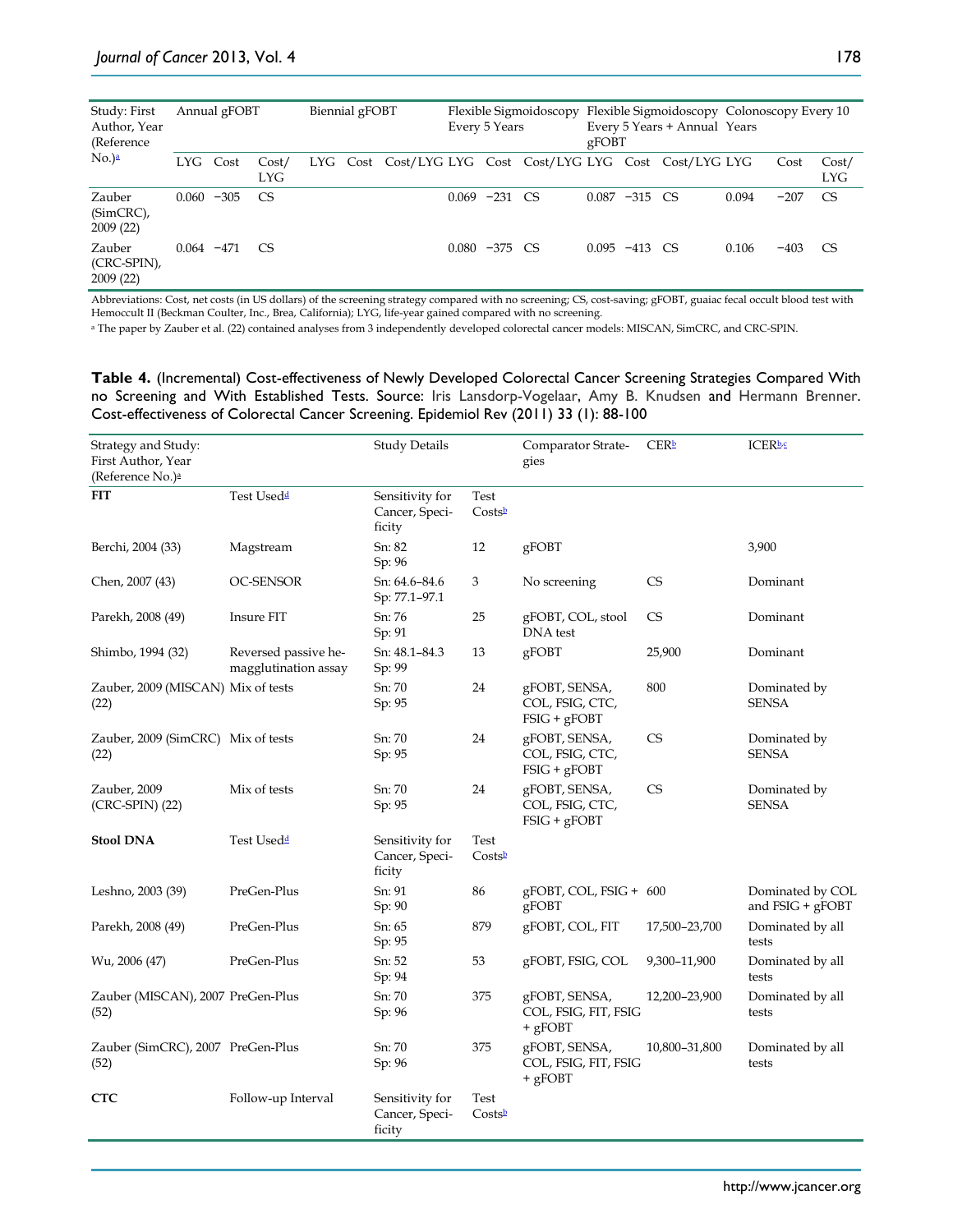| Hassan, 2007 (44)                   | 10 years, all findings                            | Sn: 95<br>Sp: 86         | 97    | FSIG, COL                                          | <b>CS</b>     | Dominant vs. FSIG,<br>ICER COL vs. CTC:<br>14,600 |
|-------------------------------------|---------------------------------------------------|--------------------------|-------|----------------------------------------------------|---------------|---------------------------------------------------|
| Ladabaum, 2004 (53)                 | 10 years, all findings                            | Sn: 95<br>Sp: 85         | 1,037 | <b>COL</b>                                         | 36,300        | Dominated by COL                                  |
| Pickhardt, 2007 (19)                | 10 years, findings 6+ mm Sn: 95                   | Sp: 86                   | 555   | FSIG, COL                                          | 5,100         | Dominant vs. FSIG,<br>ICER COL vs. CTC:<br>74,200 |
| Sonnenberg, 2000 (54)               | 10 years, all findings                            | Sn: 80<br>Sp: 95         | 741   | <b>COL</b>                                         | 17,800        | Dominated by COL                                  |
| Vijan, 2007 (23)                    | 5 years, all findings                             | Sn: 91<br>Sp: 91         | 707   | gFOBT, COL, FSIG,<br>$FSIG + gFOBT$                | 10,300-21,800 | 197,200                                           |
| (22)                                | Zauber, 2009 (MISCAN) 5 years, findings 6+ mm     | Sn: 84-92<br>Sp: 80-88   | 522   | gFOBT, SENSA,<br>COL, FSIG, FIT, FSIG<br>$+$ gFOBT | 9,500-10,200  | Dominated by COL,<br>$FSIG + gFOBT$               |
| (22)                                | Zauber, $2009$ (SimCRC) 5 years, findings $6+$ mm | $Sn: 84-92$<br>Sp: 80-88 | 522   | gFOBT, SENSA,<br>COL, FSIG, FIT, FSIG<br>$+$ gFOBT | 3,600-4,200   | Dominated by COL,<br>$FSIG + gFOBT$               |
| Zauber, 2009<br>$(CRC-SPIN)$ $(22)$ | 5 years, findings 6+ mm                           | Sn: 84-92<br>Sp: 80-88   | 522   | gFOBT, SENSA,<br>COL, FSIG, FIT, FSIG<br>$+$ gFOBT | 1,900-2,100   | Dominated by COL,<br>$FSIG + gFOBT$               |

Abbreviations: CER, cost-effectiveness ratio compared with no screening; COL, colonoscopy; CS, cost-saving; CTC, computed tomographic colonography; FIT, fecal immunochemical test; FSIG, flexible sigmoidoscopy; gFOBT, guaiac fecal occult blood test with Hemoccult II (Beckman Coulter, Inc., Brea, California); ICER, incremental cost-effectiveness ratio; SENSA, guaiac fecal occult blood test with Hemoccult SENSA (Beckman Coulter).

<sup>a</sup> The paper by Zauber et al. (22) contained analyses from 3 independently developed colorectal cancer models: MISCAN, SimCRC, and CRC-SPIN.

<sup>b</sup> Values are expressed as 2010 US dollars.

<sup>c</sup> Dominant indicates that the test of interest (i.e., FIT, stool DNA, or CTC) was more effective and less costly than the comparator strategies. Dominated indicates that the test of interest was less effective and more costly than the reported comparator strategies.

<sup>d</sup> Insure FIT, Enterix Inc., Edison, New Jersey; Magstream, Fujirebio Inc., Tokyo, Japan; OC-SENSOR, Eiken Chemical Co. Ltd., Tokyo, Japan; PreGen-Plus, EXACT Sciences Corporation, Madison, Wisconsin.

Virtual colonoscopy/CT colonography gained success following trials conducted within the US Army medical system. VC/CT colonography within the US Army started in 2003 through a trial comparing VC/CT colonography and standard optical colonoscopy based out of Walter Reed Army Medical Center, Washington, D.C. Performance characteristics of VC/CT colonography for the detection of colorectal neoplasia in the average risk screening population were assessed. Over 1,200 asymptomatic adults underwent same-day VC/CT colonography and standard optical colonoscopy [25]. The reference standard serving as the comparator for VC/CT colonography and standard optical colonoscopy was the final result(s) on optical colonoscopy. The studied focused on adenomatous polyps 6 or more mm in size. Any adenoma 10 or more mm in size or with pathologically confirmed high-grade dysplasia, prominent villous component or focus of invasive malignancy was considered "advanced neoplasia". The study used a polyp-matching algorithm; any polyp was considered to be a true positive match between VC/CT colonography and standard optical colonoscopy if it was of identical diameter (± 50% margin of error) and appeared within the same colonic segment or within adjacent segments. A patient was considered to have a true positive polyp in one of the three size categories (at least 10 mm in diameter, at least 8 mm in diameter,

and at least 6 mm in diameter) when at least one polyp of that size category or larger was identified on both VC/CT colonography and standard optical colonoscopy [25].

Sensitivity (Sn) of VC/CT colonography for adenomatous polyps was 94% for polyps at least 10 mm in diameter, 94% for polyps at least 8 mm in diameter, and 89% for polyps at least 6 mm in diameter [25]. The sensitivity of standard optical colonoscopy for adenomatous polyps was 88%, 92%, and 92% for these three size categories of polyps, respectively [25]. The specificity (Sp) of VC/CT colonography for adenomatous polyps was 96% for polyps at least 10 mm in diameter, 92% for polyps at least 8 mm in diameter, and 80% for polyps at least 6 mm in diameter [25]. Two polyps were malignant and both were detected on VC/CT colonography [25]. One was missed on standard optical colonoscopy before the results on VC/CT colonography were revealed [25]. Pickhardt et al. therefore concluded that VC/CT colonography was a safe and accurate screening method for the detection of colorectal neoplasia in asymptomatic average risk patients, and that VC/CT colonography compared favorably to standard optical colonoscopy [25].

A meta-analysis, however, showed that VC/CT colonography was less sensitive than standard optical colonoscopy for the detection of smaller polyps [26,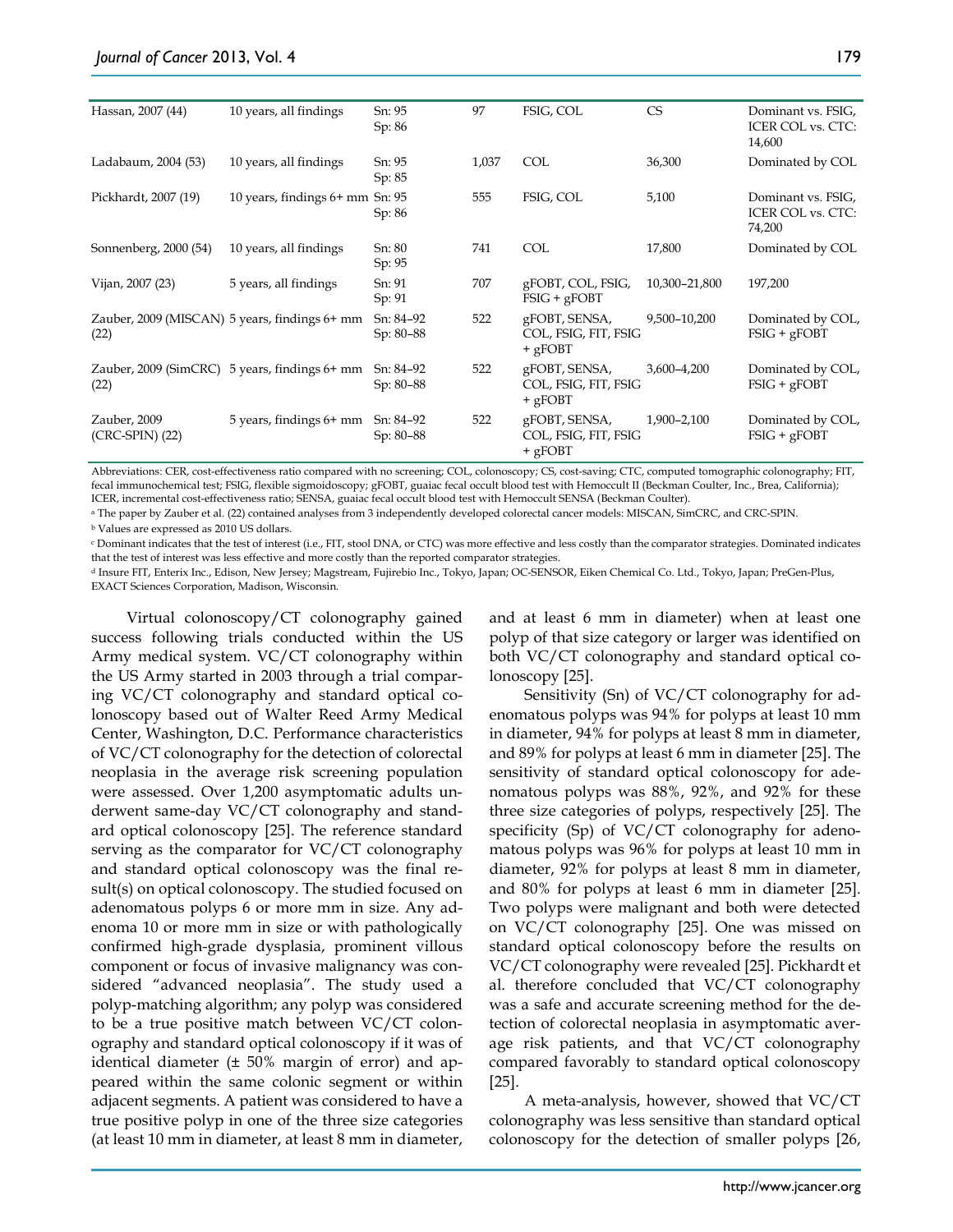27]. Using a cutoff of 5 mm polyp size, the exact area under the receiver operating characteristics (ROC) curve (AUC) was significantly higher for standard optical colonoscopy compared to VC/CT colonography  $(0.998 \pm 0.006 \text{ vs. } 0.884 \pm 0.033, P \le 0.005)$  [23, 24]. Of note, the radiation dose of VC/CT colonography, which was once a concern, may no longer be a barrier [28]. Perisinakis et al. studied the radiation burden and the lifetime attributable risk of radiation-induced cancer in patients who underwent screening VC/CT colonography [28]. It was found that compared with previously published results for 64-slice CT scanners, 256-slice VC/CT colonography was associated with up to 45% less radiation burden with the cumulative lifetime risk of radiation-induced cancer from screening VC/CT colonography every 5 years between ages 50 to 80 year estimated to be less than 0.2% times baseline risk [28]. Therefore, the authors believe that VC/CT colonography performed using new low-dose protocols does not justify disapproval of this modality as a CRC screening tool based on radiation exposure-related risk [28].

Recent data regarding flexible sigmoidoscopy has corroborated its benefit. Schoen et al. published in the New England Journal of Medicine that screening with flexible sigmoidoscopy was associated with a significant decrease in CRC incidence and mortality with a number needed to prevent one CRC being 282 (95%CI, 210 to 427) [29]. Nearly 155,000 patients were randomly assigned to screening with flexible sigmoidoscopy or usual care [29]. The incidence of CRC was 11.9 vs. 15.2 cases per 10,000 person-years in the sigmoidoscopy vs. usual care groups, respectively [29]. Data was calculated with a median follow up of 11.9 years [29]. Overall, this represented a 21% reduction in the incidence of CRC (relative risk, 0.79; 95%CI: 0.72-0.85; P<0.001) [29]. In addition, mortality from distal CRC was reduced by 50% (87 vs. 175 deaths, sigmoidoscopy vs. usual care, respectively; RR=0.50; 95% CI: 0.38-0.64; P<0.001) [29]. However, there was no difference seen in reduction of mortality from proximal colorectal cancers (143 vs. 147 deaths, respectively; RR, 0.97; 95% CI: 0.8 to 1.2; P=0.81) [29]. The authors did note, however, that the effect on incidence and mortality of proximal CRC with universal colonoscopy still remains unknown. When analyzing the prostate, lung, ovarian, colon cancer trial (PLCO trial) data, Schoen et al. stated that the use of colonoscopy rather than flexible sigmoidoscopy may have increased the number of screening-detected colon cancers by approximately 16 percentage points, raising the numbers from less than 25% to approximately 40% with two thirds of this increase being from enhanced detection of proximal CRC's [29].

The advantages and limitations of current screening methods are summarized in **Table 5**. Problems with CRC screening modalities currently in use include the lack of adequate diagnostic sensitivity, low overall cost-effectiveness ratio, general invasiveness of the procedures, and poor patient compliance. Even the current gold standard of optical colonoscopy demonstrates significant variability between providers in the detection of adenomas [30]. Therefore, if advancements in population-based CRC screening are not attained in the foreseeable future, then effective *Precision Risk Stratification-Based Screening* may be a reasonable strategy to achieve overall cost reduction in cancer care with superior outcomes in CRC.

# **The Potential Future of Colorectal Cancer Screening and Risk Stratification**

Following the guidelines and recommendations for early screening can lead to early detection of CRC for timely potentially curative interventions, which can lead to improved prognosis and reduced CRC mortality at advanced stages. It will be extremely difficult, however, to screen the entire eligible US population (approximately 100,000,000 individuals) mainly due to the technical limitations of the currently recommended screening methods. FOBT or FIT is the easiest and cheapest method of screening, about \$5/per test according to the Current Procedural Terminology (CPT) code; however, FOBT or FIT detects only 30–40% of CRC and 10% of adenomas, and thus, is not ideal in prevention of and early interventions for CRC. Optical Colonoscopy (COL) is the current gold standard for detection, takes about one hour and costs about \$250 to just examine the colon, and several hours and over \$5,000 (according to the CPT code) if the detected tumor(s) need to be removed endoscopically. Thus, it would require at least 5,000 highly trained professionals, and ~5,000 colonoscopies working non-stop (24-hours/day) for 3-years to finish the visual inspection of the colonic mucosa of the entire eligible population of  $\sim$  100,000,000 people. Consequently, using COL as a routine screening tool may not only exhaust available resources, but may also have no direct benefit in over 80% of the eligible population screened, which is expected to be free from colorectal polyps and/or cancer. The utilization of other recommended methods, individually or collectively, is likely to yield less satisfactory outcomes due to either the same limitations of the method, the high associated cost, or the risk of high radiation exposure (**Table 5** and **Table 6**).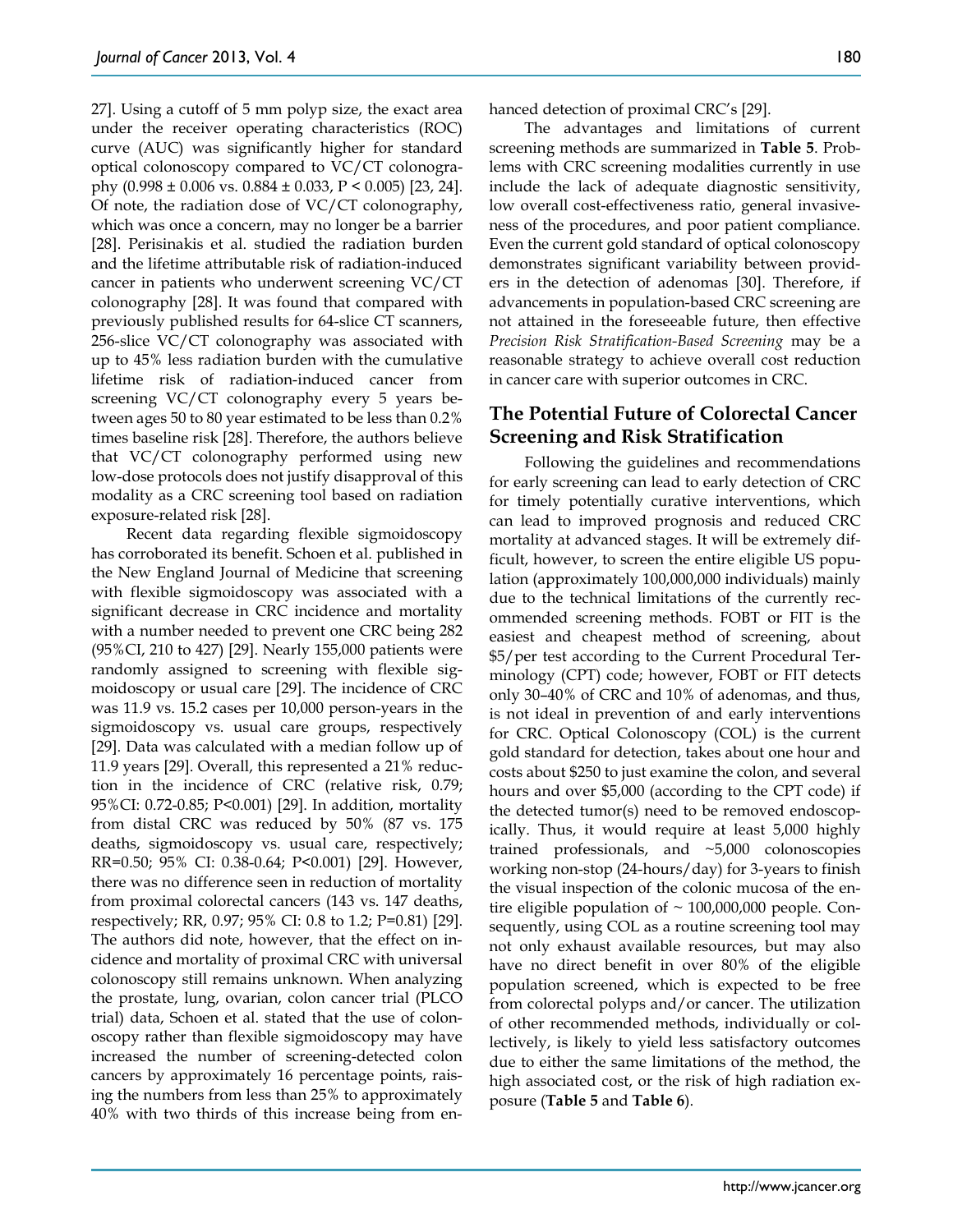| Methods               | Efficiency                                                                                                                                                                                                                  | Insufficiency or drawbacks                                                                                                                                    | Reference |
|-----------------------|-----------------------------------------------------------------------------------------------------------------------------------------------------------------------------------------------------------------------------|---------------------------------------------------------------------------------------------------------------------------------------------------------------|-----------|
| FOBT or<br><b>FIT</b> | Easiest, least expensive method for screening<br>Reduces cancer mortality 15% to 33%<br>Specificity ranging from 88% to 98%                                                                                                 | Detects only 30-40% of CRC<br>Detects 10% of late stage adenomas                                                                                              | 18-24     |
| sDNA                  | Sensitivity ranging from 52% to 91%<br>Specificity ranging from 93% to 97%                                                                                                                                                  | Detects only late stage lesions                                                                                                                               | 25-29     |
| <b>FSIG</b>           | Directly inspects the mucosal surface<br>Ability to resect identified abnormalities<br>Reduces CRC mortality                                                                                                                | Fails to detect polyps in the proximal colon, where 30-40<br>40% of all cancers occur, Fails to detect 10-15%<br>sigmoid colon cancers                        |           |
| <b>COL</b>            | Directly inspects the mucosal surface<br>Ability to resect identified abnormalities<br>Reduces CRC mortality<br>Ability to perform interventions for other diseases<br>Current gold standard for detection and<br>treatment | Invasive and time consuming<br>Requires bowel preparation<br>Costly<br>Carries risk of perforation or death<br>May miss up to $10-20\%$ of polyps $\leq 1$ cm | 41-53     |
| <b>DCBE</b>           | Sensitivity for detecting polyps and cancer are about 70% Doesn't permit removal of identified abnormali-<br>and 85%, respectively<br>Less invasive procedure                                                               | ties<br>Less specific screening test                                                                                                                          | 54-56     |
| <b>CTC</b>            | Sensitivity for detecting adenomas $\geq$ 5 mm ranging from Delivers a significantly higher amount of radia-<br>65-72%<br>Sensitivity for detecting larger adenomas ranging from<br>80-85%<br>Less invasive than COL        | tion exposure (2-4 rad) than routine chest radio-<br>graph(0.5 rad)                                                                                           | 57-62     |

**Table 5**: Advantages and limitations of current screening methods

**Table 6**: Comparison of the estimated costs of USPSTF recommended screening methods

| N <sub>0</sub> | Screening method | Frequency      | Cost/screening (\$) | 10-year cost $(\$)$ |
|----------------|------------------|----------------|---------------------|---------------------|
|                | FOBT or FIT      | Annually       | $5-10$              | 50-100              |
| $\overline{2}$ | FSIG             | Every 5-years  | 70-600              | 140-1,200           |
| 3              | <b>DCBE</b>      | Every 5-years  | 600-1000            | 1,200-2,000         |
|                | COL.             | Every 10-years | 250-5000            | 250-5,000           |

Together, these technical limitations and the preparation necessary for the screening examination appear to not only negatively impact the efficiency of CRC screening, but also represent major factors contributing to a low compliance rate amongst the screen-eligible population. As the compliance rate can directly influence the CRC incidence and mortality rate, there is an urgent need to develop more effective and patient-friendly screening methods in an effort to improve screening efficiency, and to increase the patient compliance rate. Based on the following facts: **1.** Over 80% of the eligible population is expected to be free from adenoma or CRC; **2.** Amongst all recommended screening methods, stool cell-based FOBT and FIT are the easiest and most cost-effective tests, and can be carried out on a large scale with an automated detection system; and, **3.** None of the recommended screening methods or current approaches can reliably identify the individuals with impending or those at increased risk for metastatic CRC, which accounts for over 90% of CRC-related death. It is our

expectation and consensus that the following strategies may substantially improve the efficiency of and increase the compliance rate of CRC screening.

# **A. Enhanced accuracy of biomarker-based tests used for CRC screening**

It has been well documented that colorectal carcinogenesis is a multi-stage process, originating from a tiny adenomatous polyp that linearly progresses to adenoma, intra-mucosal adenocarcinoma, onto invasive and metastatic carcinoma - a process that takes 4-10 years. Although the current approach using stool-based testing can detect only 30–40% of CRC and 10% of adenomas, the sensitivity and spectrum of this approach can be significantly enhanced with the following methods:

# **1. FIT with antibodies to colon cancer associated transcript-1 (CCAT-1)**

FIT with antibodies to CCAT-1 is currently undergoing clinical feasibility testing. CCAT-1 is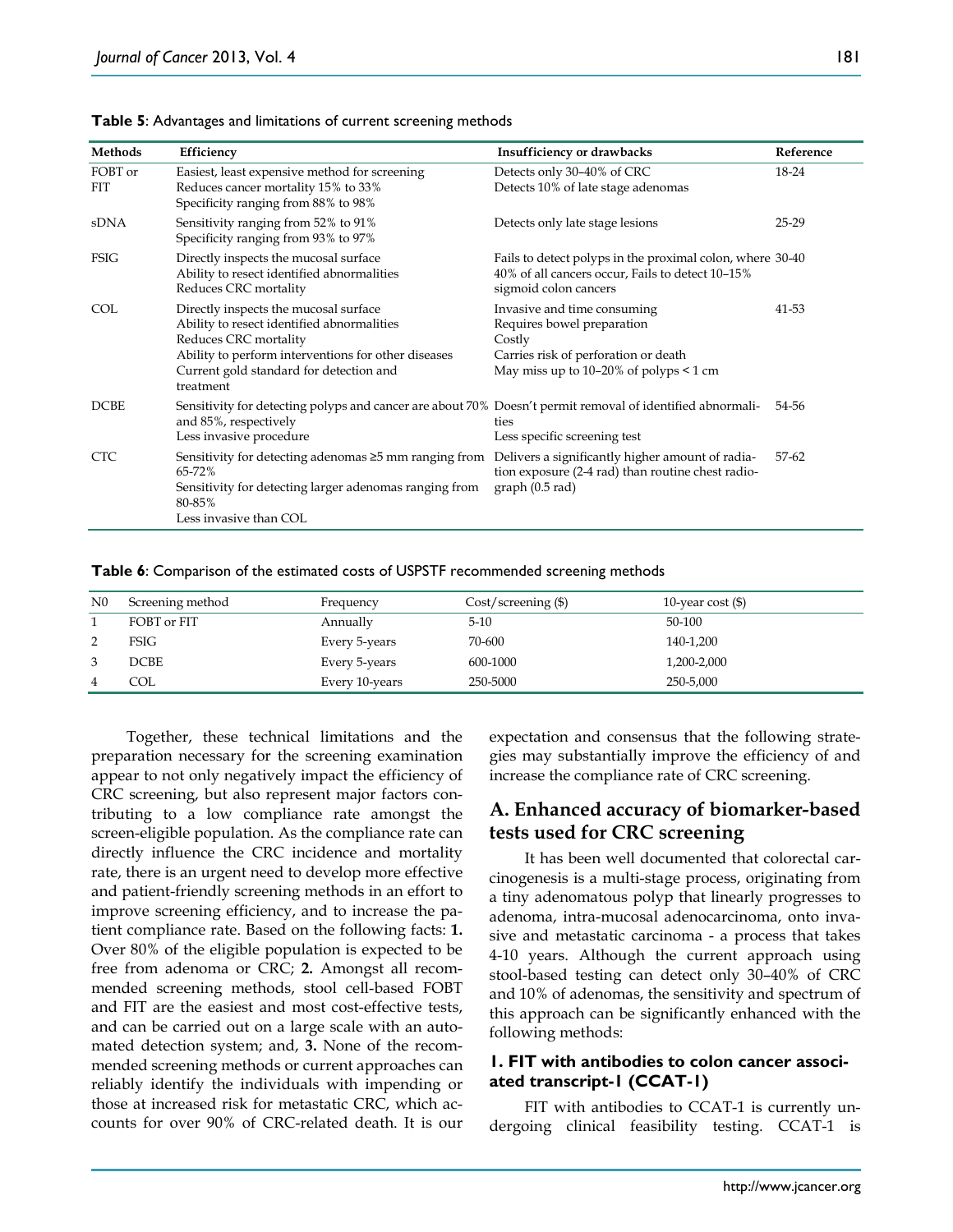up-regulated in the early phases of tumorigensis such as adenomatous polyps and colonic epithelium proximal to tumor [31]. More importantly, CCAT-1 was found to be over-expressed in peripheral blood samples of 40% of CRC patients as compared to normal healthy controls [31]. This therefore suggests that CCAT-1 expression correlates with extremely small quantity of tumor cells [31]. Extrapolating this into clinical practice, CCAT-1 may be a highly specific and readily detectable marker for CRC either in the blood or stool [31]. Peptide-based antibodies can be easily developed and used for FIT, which could potentially detect CCAT-1 in shed cells of adenomatous polyps in the early stages of carcinogenesis.

# **2. Colon mucosal antigens, mAb 31.1 and NPC-1, screening and therapeutic targets (currently in FDA IND Phase I/II trials)**

Similar to CCAT-1, these two antigens are specific to colon cancer cells and are up-regulated in only a small subset of morphologically normal or benign colonic epithelial cells, and subsequently in all their morphologically malignant counterparts making them attractive screening biomarkers [32] [33]. These tumor-membrane protein antigens are extremely immunogenic, and can be targeted with antigen-specific monoclonal antibodies, which spare normal colonic cells while producing effective antibody-dependent colon cancer cell cytotoxicity [32]. A recent study demonstrated proof of therapeutic principle, as tumor membrane protein-based vaccine when administered with an immunoadjuvant can improve oncological outcome following resection of Stage II and III colon cancer [33]. These tumor antigen-specific antibodies are currently being evaluated under FDA-approved Phase-2 trials for the treatment of CRC and pancreatic cancer [32]

Another recent study tested a pre-screening strategy for identifying at-risk patients that should go onto optical colonoscopy based on nano-archtectural changes found as part of field carcinogenesis in the pre-malignant phase of colonic neoplasia [34]. This strategy applied partial wave spectroscopic (PWS) microscopy using an optically quantifiable biomarker (L(d)) in histologically normal, but nanoscopically altered epithelial cells. The  $L(d)$  was found to correlate with colon tumorigenicity in both test and validation cohorts, thereby supporting further testing of this cost-effective minimally-invasive *Precision Risk Stratification-Based Screening* strategy for colonoscopic pre-screening [34].

Tumor antigen-specific antibodies can be used for the detection of corresponding tumor membrane proteins in shed cells within stool using a generic ultra-sensitive quantitative antigen detection system (Immunoliposome polymerase chain reaction, ILPCR), most recently introduced by our collaborators, that provides accurate quantitative measurement of antigens of interest found at low concentrations and across a wide dynamic range [35]. This method is 100-times more sensitive than ELISA, and over 1,500 times more sensitive than current antigen-antibody-based clinical tests. The combination of these new monoclonal antibodies and novel accurate multi-reporter detection methodology stands to significantly increase the sensitivity of detection of adenomatous polyps, and our ability to deliver on a promise of *Precision Risk Stratification-Based Screening* for colorectal cancer.

# **3. Stool cell-based biomarkers for CRC screening (secreted clusterin isoform, intestinal alkaline sphingomyelinase, stool DNA, and microRNAs)**

Secreted clusterin isoform (sCLU) has been shown to be released in the blood and stool of patients with colon cancer and has shown potential as a biomarker for population-based CRC screening [36]. At a sCLU quantitative threshold of 88.5 mcg/ml in blood, sensitivity for differentiating non-neoplastic from neoplastic colorectal neoplasms was 56% at a specificity of 100%; a cutoff value of 34.6 mcg/ml sCLU in stool had a diagnostic sensitivity and specificity of 67% and 84%, respectively [36]. These results serve as the basis for further testing to determine if sCLU can deliver effective and efficient *Precision Risk Stratification-Based Screening* for colorectal cancer.

Another stool-based biomarker approach to CRC screening involves intestinal alkaline sphingomyelinase, a mucosal enzyme which has been shown to be significantly reduced in neoplasms of the colon and rectum [37]. Alkaline sphingomyelinase activity has been found to be significantly reduced not only in CRC mucosa, independent of cancer stage, but also in microscopically normal appearing peritumoral mucosa [37]. A ~90% mean reduction of alkaline sphingomyelinase was found in the stool of CRC patients as compared to neoplasm-free controls (P<0.0001), suggesting yet another practical, cost-effective, biologically relevant method for stool-based biomarker screening.

Next generation-based DNA detection methodology has opened a new frontier in stool DNA screening for colorectal neoplasia. This screening strategy based on advanced multi-marker stool DNA tests has been deemed to be both "biologically rational and user-friendly…for the non-invasive detection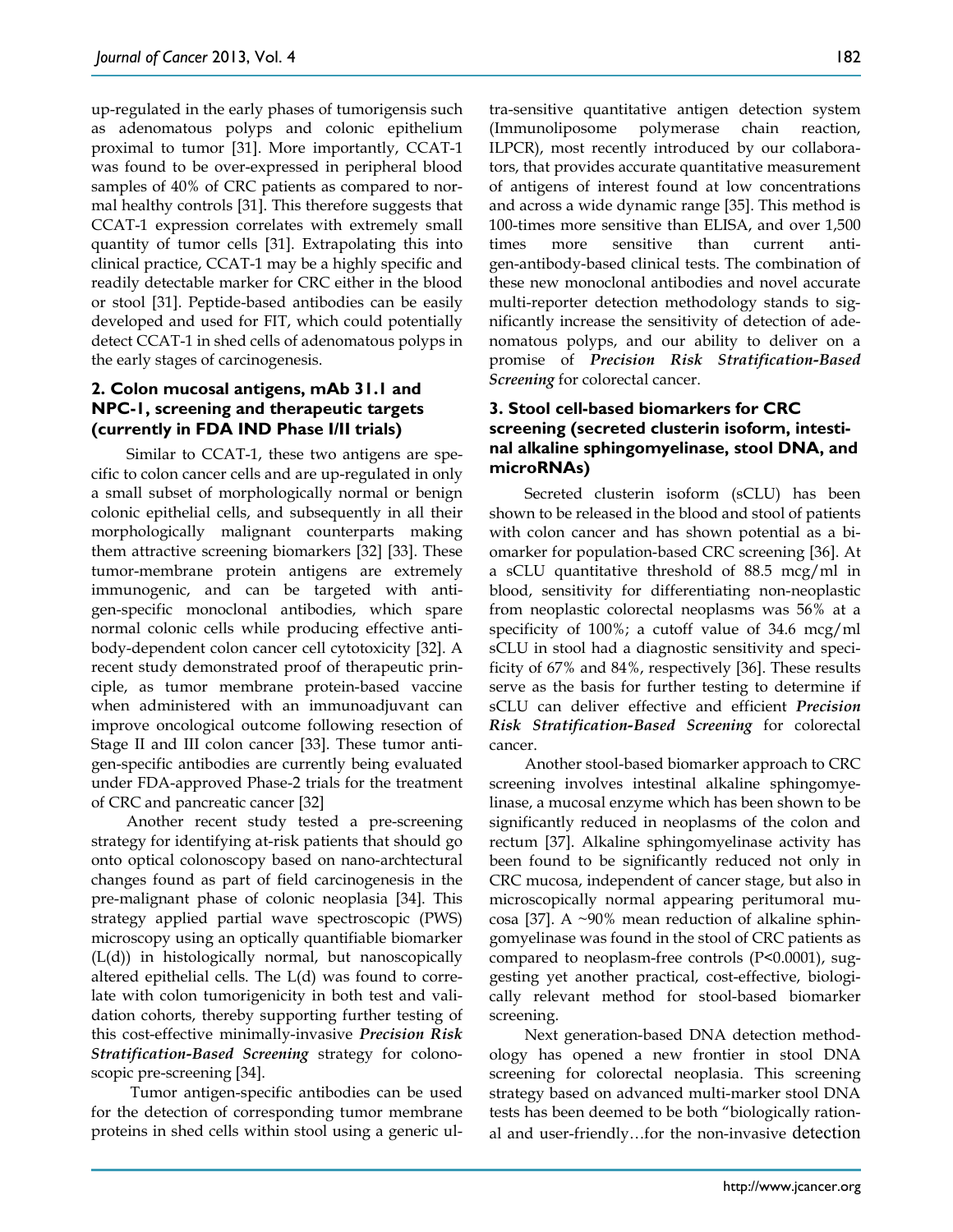of both CRC and critical precursor lesions" throughout the colon and rectum [39]. At present, stool based-molecular tests demonstrate sensitivity for CRC of up to 85%, and sensitivity for adenomas > 1cm of exceeding 65% (63% for > 1cm, up to 92% for > 4 cm adenomas). The specificity of these assays range from 90 to 100% [39]. Unlike other screening approaches next generation stool DNA testing is unaffected by site within the colon (proximal versus distal), rather adenoma, tumor size impacts rates of detection. Studies are underway to optimize this screening strategy.

Small non-coding RNAs, microRNAs, are also biologically relevant biomarkers. microRNAs have been implicated in many facets of carcinogenesis (apoptosis, cell proliferation, regulation of gene expression). As such these biomarkers are being explored further, not only for screening and early detection of CRC, but also for assessment of prognosis and response to therapy in patients with CRC [38].

#### **4. Application of normal colonic cell replenishment-related unique molecules as a screening tool**

Normal colonic epithelial cells belong to a rapidly self-renewing population of cells replenished by adult gut stem cells, located at the base of the colonic crypts. These cells constantly proliferate, differentiate, and move upwards (towards the apex) to replace aged or damaged apical cells facing the colonic lumen [40-43]. During the normal replenishment process, the apical cells are shed into the colonic lumen as a result of programmed cell death with significant apoptotic, necrotic, telomere, and telomerase-related alterations. In contrast, adenomatous polyps or CRC may originate from aberrant proliferation of tumor stem cells. Thus, cell shedding from normal and tumoral mucosa is likely to result from different mechanisms. More importantly, shed cells from normal replenishment and those shed from tumors are likely to differ substantially in structural, molecular, and biochemical profiles. Therefore, the unique molecular and biochemical profiles of normal colonic cell replenishment can be potentially used as a screening tool to differentiate between shed cells from normal replenishment and from those derived from tumors themselves. This application of normal colonic cell replenishment-related screening approach would have the following advantages: 1. ease of collection and analysis of a large number of samples; 2. low cost of analyses; 3. the baseline of normal replenishment-related changes can be established before age 40, which can be used to monitor age-related changes relevant to colorectal carcinogenesis; 4. unique molecules related

to the normal replenishment process can be used as "absorbers" to remove unwanted molecules in testing samples for enrichment of low levels of carcinogenesis-related molecules either due to low copy number of mRNAs or due to a limited number of tumor cells; and, 5. it can effectively differentiate between normal and tumor shed cells.

## **5. Integration of biomarker-based screening strategies (CCAT-1; colon mucosal antigens, mAb 31.1 and NPC-1; stool testing for secreted clusterin isoform, intestinal alkaline sphingomyelinase, stool DNA, and microRNAs; normal colonic cell replenishment-related unique molecules) to advance Precision Risk Stratification-Based Screening**

Together, successful development and implantation of the aforementioned four screening strategies may significantly increase the sensitivity of CRC detection; what's more it would enable *Precision Risk Stratification-Based Screening* for CRC. As these assays are substantially easier to use and cheaper than screening FSIG, DCBE, COL, CTC, they can be used individually or collectively as the first line screening tool(s) to test all age-appropriate, asymptomatic individuals annually in a well-tolerated, biologically relevant, accurate and cost-efficient manner during routine population-based annual health promotion and disease prevention examinations. If a given individual is identified as high-risk for CRC based on aberrant alterations in two to three consecutive tests, then referral for standard optical colonoscopic screening would be indicated. This approach would not only increase screening compliance, but would also amount to overall health care system cost savings (**Table 6**). In addition to the above novel approaches supporting *Precision Risk Stratification-Based Screening* for CRC, there are a number of well-established and tested methods, which can be used individually or collectively applied as a panel for stool or blood based tumor cell detection.

#### i. DNA Methylation

A variety of hyper-methylated genes in stool samples have been reported as biomarkers for the detection of adenomas or colorectal carcinomas [44-46]. A recent meta-analysis of nineteen studies including 2,356 patients concluded that, "hyper-methylated gene panels are not currently accurate enough to be used alone for colorectal neoplasia screening. The discovery and evaluation of additional biomarkers with improved sensitivity and specificity is necessary" [47]. Please refer to the manuscript in this special edition by Summers et al., *Serum-based*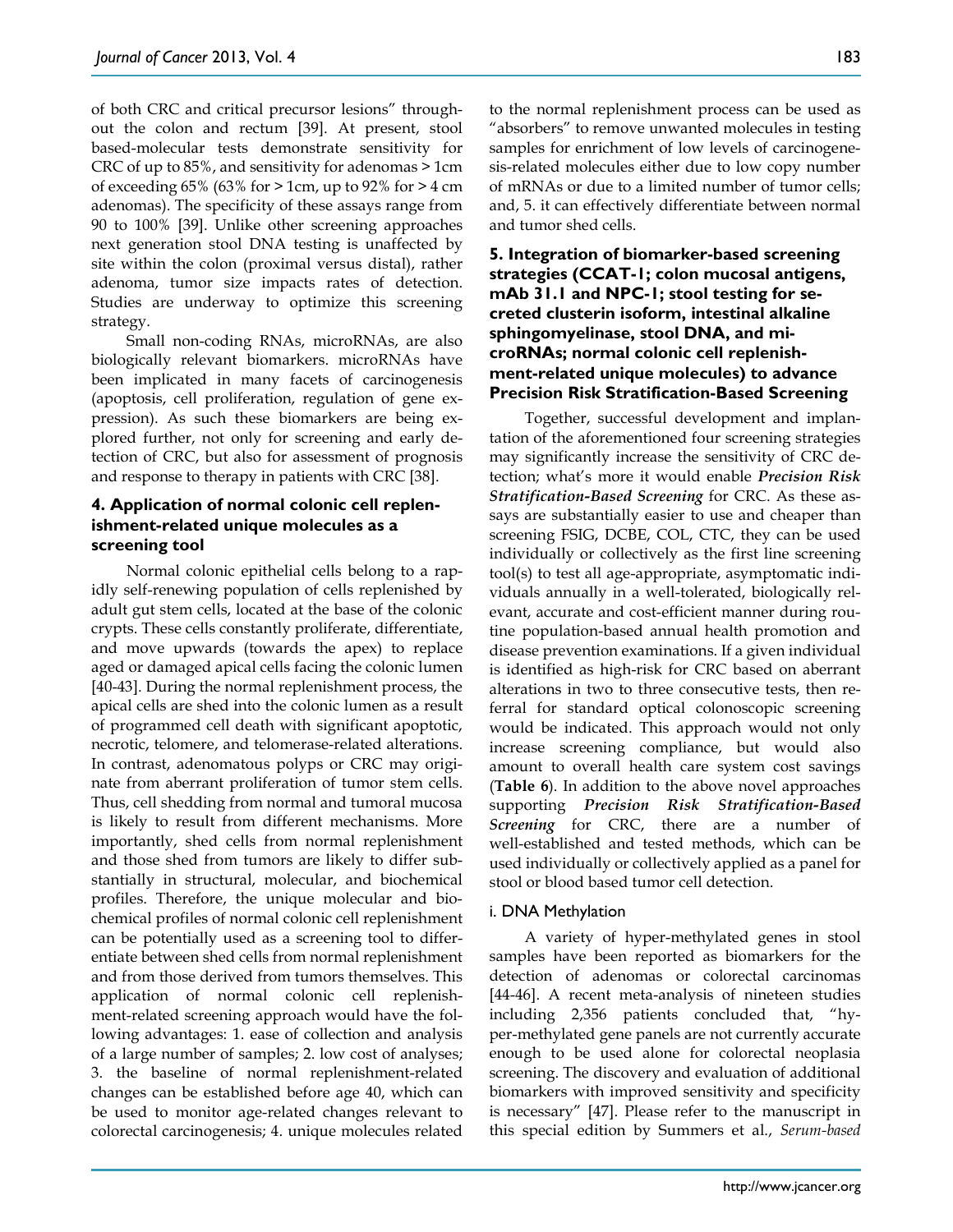*DNA methylation biomarkers in colorectal cancer: Potential for screening and early detection*.

#### ii. Blood and stool-based detection of known gene mutations

While the adenomatous polyposis coli (APC) gene mutation is a key molecular step in adenoma formation, progression from adenomas to invasive carcinoma is a complex multi-step process, involving mutations of the deleted in colorectal carcinomas (DCC), k-ras, and p53 genes [48-51]. Recent reports have suggested that autoantibodies can be detected prior to clinical diagnosis of invasive cancer [52]. Informative p53 peptides were found by using an auto-antibody microarray with 15-mer overlapping peptides covering the complete p53 sequence [52]. These selected peptides were then evaluated in a blinded case-controlled study of serum samples obtained from women who developed CRC following recruitment into the United Kingdom Collaborative Trial of Ovarian Cancer Screening in which enrolled study patients gave multiple blood samples. Using a process of matching CRC patients to age-matched female controls with no history of cancer it was found that four p53 peptides identified 26% of CRC cases (specificity 95%) with a median lead time of 1.4 years (range: 0.12 to 3.8 years) before the clinical diagnosis of CRC was made [52]. Although early in its development, this clinical trial alludes to a potential auto-antibody signature that is present and detectable prior to the clinical presentation of malignant disease. p53 auto-antibodies may therefore have relevance and value in CRC screening. Recently, a number of new mutations, including DNA polymerase  $β$  (pol  $β$ ) and histone deacetylase SIRT1, have been found to promote colorectal carcinogenesis and progression [53, 54]. Blood-based or stool-based testing for detection of these mutations has been reported to be more sensitive than FOBT and FIT in CRC detection [55].

#### iii. Circulating cancer cells (CTCs)

Recently, great efforts have been made to detect CTCs in peripheral venous blood. With a highly automated immunomagnetic CTC assay system, 50-70% of patients with metastatic cancers are found to have elevated CTC levels [56]. However, CTCs are not detected in 30-50% of peripheral blood samples of patients with metastatic cancer, but are seen in more than 30% of breast, colon, and other cancer patients without clinical or histopathological signs of systemic spread of disease [56-58]. Unfortunately, no method currently exists that can reliably detect and define circulating metastatic-initiating cells in the earliest stages of neoplasia in which the disease could be cured or prevented from progression to invasive malignancy [56-58]. We therefore advocate for further investigative research into circulating tumor cells and metastatic initiating cells (potentially of cancer stem cell origin) as a potential avenue of approach pursuant to *Precision Risk Stratification-Based Screening* for CRC.

#### iv. Other screening methods

A number of well-established and validated methods, including stool-based mutation and microsatellite instability (MSI) tests, serum markers, various biomarkers, and stem cell-related markers, could also be used individually or collectively as a screening tool. These are covered in an accompanying manuscript; please refer to the manuscript in this special edition by Langan et al. *Molecular Staging using Cancer Stem Cell Markers: A Paradigm Shift in the Care of Colorectal Cancer*.

# **B. An Effort to Enhance the Gold Standard (Colonoscopy)**

Although colonoscopy has been recognized as the 'gold standard,' as it can detect and also remove detected mucosal abnormalities, it is not a desirable screening tool for the following reasons: 1. it is invasive and associated with a risk of colonic perforation (0.3%) and death (one of about 5,000 cases) [59-62]; 2. it is time-consuming, requires bowel preparation and sedation prior to the procedure, taking a total of 3-5 hours to complete the entire procedure, amounting to productive work loss and negative quality of life impact on the patient; 3. it costs about \$250 to examine the colonic mucosa, and over \$5,000 if the detected mucosal tumors are to be removed; 4. it may fail to inspect the entire colon mucosa in 10–15% of cases and overlook up to  $10-20\%$  of polyps  $\leq 1$  cm  $[24,$ 63-68]; and, 5. it has direct benefit in only about 20% of the eligible screening population, as a vast majority of the population are expected to be free from colonic tumors or pre-malignant mucosal abnormalities (**Table 5**).

Supplemental methods have been utilized to enhance visualization of mucosal abnormalities during fiber-optic endoscopy, such as the use of dyes instilled into the gastrointestinal tract at time of screening examination (chromoendoscopy using dyes, or virtual chromoendoscopy using narrow band imaging with blue and green filters). For example, methylene blue has been in use to facilitate identification of colonic mucosal dysplasia in patients with ulcerative colitis. A variety of other methodologies have been employed to improve identification of mucosal abnormalities without the use of dyes, including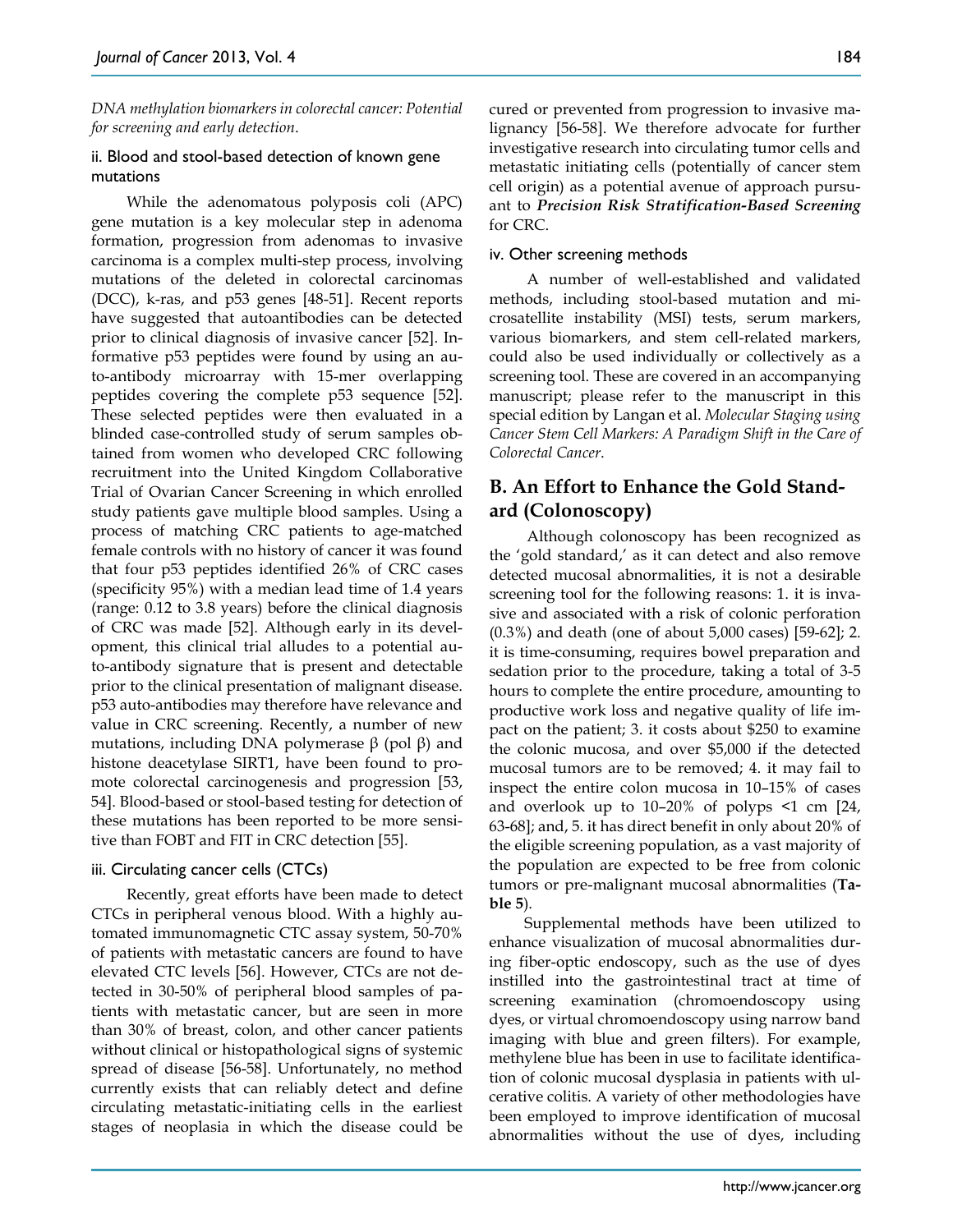magnification endoscopy, confocal microscopy, optical coherence tomography, and narrow-band imaging. This latter technique (NBI) uses ambient light in the range of blue and green wavelengths to improve mucosal and vascular structure delineation during optical colonoscopy. Please refer to the manuscript in this special edition by Backman and Roy, *Advances in Biophotonics Detection of Field Carcinogenesis for Colon Cancer Risk Stratification***.**

During the past 20-years, great efforts have been made to develop alternative modalities to improve the screening function of standard optical colonoscopy. Among a variety of newly developed devices, virtual colonoscopy (VC) or computed tomographic (CT) colonography, which utilizes computer virtual-reality techniques to construct a 3-D patient-specific model based on the CT images of the colon mucosa to identify polyps or CRC, has gradually gained in popularity (as discussed above; please refer to the manuscript in this special edition by Young and Womeldorph, *Colonoscopy for Colorectal Cancer Screening: An effective but imperfect method*). Results from three independent clinical trials have shown that both VC/CT colonography and standard optical colonoscopy have a comparable performance for detecting polyps of ≥10 mm in size [25, 69, 70], indicating that VC can be a potentially useful tool to supplement standard optical colonoscopy for CRC screening. However, the VC/CT colonography system has a significant drawback: it delivers 2-4 rads of radiation exposure to the patient's abdomen, compared to 0.5 rads of radiation exposure delivered by a routine chest radiograph (**Table 5**) [71]. Although Perisinakis found radiation-induced cancers to be low (discussed above), we still do not know the long-term effects of these repeated doses of radiation if VC/CT colonography was adopted as a routine screening tool for the entire eligible population [71].

Despite the great efforts made to reduce the cumulative radiation exposure [72, 73], the current VC/CT colonography system still has to deliver a high dosage of radiation in order to achieve satisfactory images [72, 73]. Although low-radiation dose CT and high resolution magnetic resonance colonography could operate under a substantially reduced radiation dosage, they are more sensitive to motion and other artifacts, and have a substantially lower spatial resolution; thus, they are facing some challenges to detect small or flat polyps, compared to VC/CT colonography [74]. In addition, they are more costly with economic burden to both the patient and the society. Because of these drawbacks associated with VC/CT colonography and their modified derivatives, it is our consensus that further studies are needed to establish sufficient evidence basis to allow recommending this modality as a universal screening tool for the entire eligible population.

Importantly, when one considers the possible adverse effects of standard optical colonoscopy we are moved to continue the search for alternative population-based screening approaches. The data above suggest that if we were to screen the entire eligible population with standard optical colonoscopy that would amount to 300,000 colonic perforations and 20,000 procedure-related deaths. When considering these possible adverse outcomes, the risk of serial radiation exposure from VC/CT colonography seems comparatively less harmful, particularly when procedural deaths from VC/CT colonography will be near, or at zero.

# **C. The Need to Enhance CRC Risk Prediction**

Cancer risk prediction models have been widely used to identify individuals at high risk of developing cancer, who can then be offered individually-tailored clinical management, targeted screening and interventions to reduce the burden of disease. There are multiple modalities and theories pertaining to risk stratification for CRC. In this patient-centered, quality-driven, and value-based purchasing era in oncology, we need to identify those patients who would most benefit from the various screening modalities. Cancer risk predication models are also useful for research purposes to identify new risk factors. A number of risk factors, including family history of CRC, history of CRC in first-degree relatives, familial adenomatous polyposis, Lynch syndrome, MYH-associated polyposis, hereditary mixed polyposis, hyperplastic polyposis, cigarette smoking, body mass index (BMI), and others, have been reported to promote colorectal carcinogenesis and tumor progression [94-96]. A number of CRC risk prediction models, including those of the American Society of Anesthesiologists (ASA) and the Physiological and Operative Severity Score for the enumeration of Mortality and Morbidity (POSSUM), Risk Index Working Group scoring system, separate CRC absolute risk, and biomarker-based prediction [75-79], have been introduced. However, "none of the markers studied have been proven to be of significant, independent value, justifying implementation in daily clinical practice" [80], and "there is no model that sufficiently covers the known risk factors for colorectal cancer that is suitable for assessment of people from across the full range of risk" [81]. One example of the limitations of the current risk prediction models is that it has been well documented that up to 25% of early stage (Stage I or II), node-negative CRC patients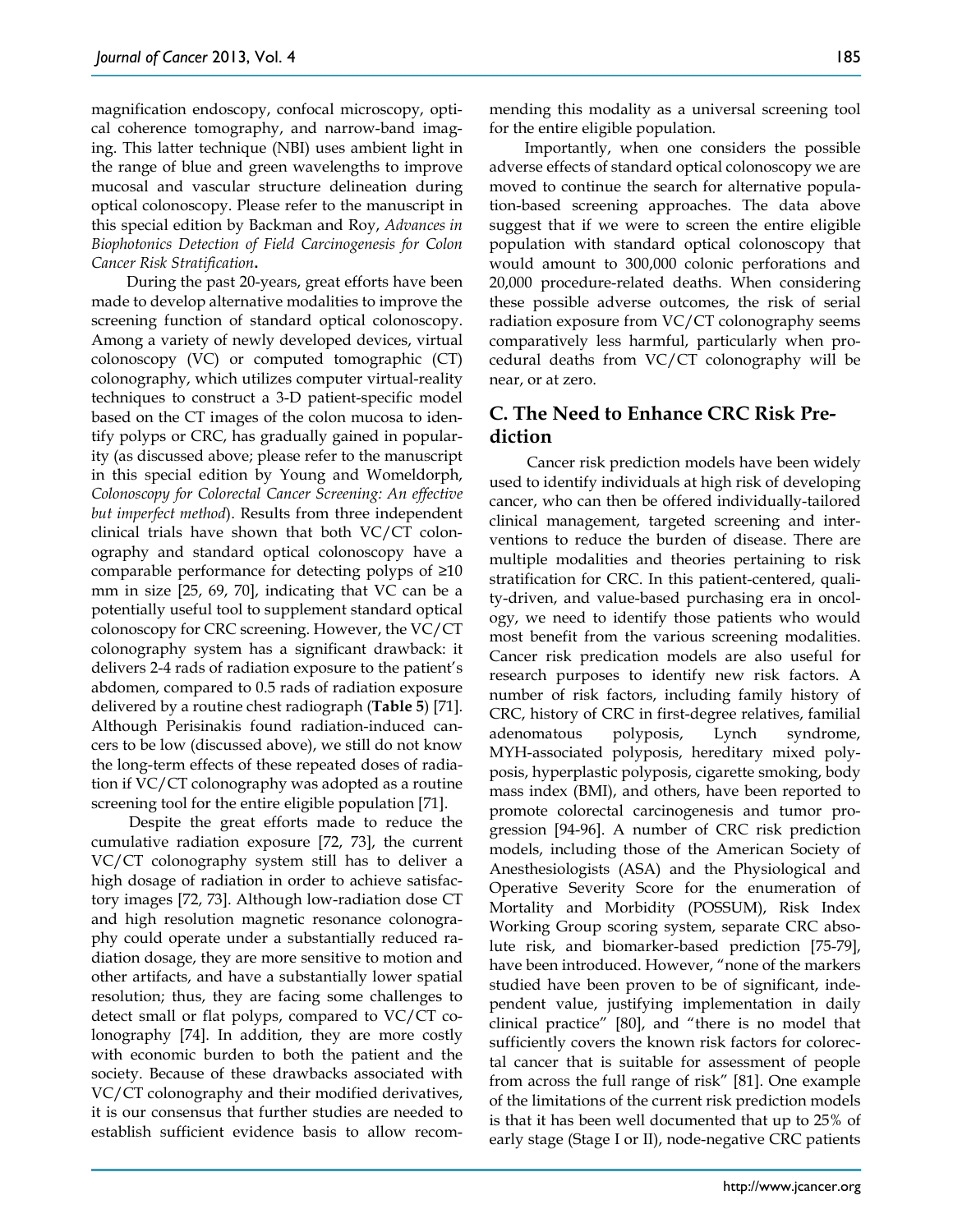develop systemic metastasis or recurrent lesions, while none of the current approaches can reliably identify this at-risk subset of patients for early interventions. Risk factors such as age, family history, known genetic predisposition, geographic origins and race can be incorporated into screening for the purpose of *Precision Risk Stratification-Based Screening* for colorectal cancer.

#### **1. Risk Screening Index**

Using a simplified risk index to identify patients at low risk for developing CRC, Lin et al. described a unique stratified screening modality. The patient population consisted of asymptomatic patients who had previously undergone standard optical colonoscopy and were randomized retrospectively to two subgroups, derivation and validation [21]. A risk index based on age, sex and CRC family history was created from the derivation group. Data from three screening strategies were analyzed in the derivation group, and then validated [(1) universal optical colonoscopy, (2) universal VC/CT colonography, (3) stratified strategy of optical colonoscopy for high risk patients and VC/CT colonography for low risk patients] [21]. The authors assumed screening optical colonoscopy to have 96%, 87% and 77% sensitivity for detecting polyps  $\geq 10$  mm, 6–9 mm and  $\leq 6$  mm in size, respectively [21]. Initial findings in the derivation group showed detection of advanced neoplasia in 94% of patients with universal optical colonoscopy, and in 70% with universal VC/CT colonography [21]. This strategy had the largest total number of procedures performed, and the largest number of patients undergoing both procedures [21]. Using the stratified strategy via the risk index, 92% of those with advanced neoplasia were detected; 68% required optical colonoscopy and 36% VC/CT colonography [21]. Only 4% of patients underwent both procedures [21]. Validation in the second group was then undertaken and findings were consistent with those of the derivation group.

In summary, this risk stratification strategy detected approximately as many neoplasias as universal optical colonoscopy, reduced the number of optical colonoscopies performed by one third, and only 4% of patients required both procedures [21]. In addition, the cost of this risk stratification strategy was less per advanced neoplasia detected than if universal optical colonoscopy was applied to the screen-eligible population. The clinically useful, practical aspect of this study is that through the use of simplistic risk stratification, patients can be assigned into more appropriate *Precision Risk Stratification-Based Screening* groups [21]. Low risk individuals receive less invasive, less expensive techniques, and those at high risk receive standard optical colonoscopy [21]. Current data suggest optical colonoscopy volume to be upwards of 7 million per year [21]. However, there are 42 million Americans over the age of 50 that have not undergone CRC screening [21]. Lin et al. therefore conclude that it is unlikely that our medical community and healthcare systems can meet the needs of universal optical colonoscopy [21]. Precision risk stratification and the use of a stratified screening system as described may not only increase CRC screening compliance but also be cost effective for the entire screen eligible population. The clinical value of this simplified risk index as a routine screening tool for the eligible population, however, remains to be seen for the following reasons: 1. the sample size (a total of 3,005 asymptomatic persons aged 50 years or older) was too small to draw any conclusive statement applicable to the general population; 2. after its publication in 2006, the reported results have not been independently validated, and the article has been cited only by four PubMed Central articles (two of the four by the author himself); and, 3. none of the major national organizations or professional societies has recommended this risk index system for population-based CRC screening. Issues insufficiently addressed by the current risk stratification systems are shown in **Table 7**. Further, Barriers and obstacles to compliance with recommended screening are shown in **Table 8**.

**Table 7**: Issues insufficiently addressed by the current risk stratification systems

| # | Issues and facts                                                                                                                                                                                                                                             |
|---|--------------------------------------------------------------------------------------------------------------------------------------------------------------------------------------------------------------------------------------------------------------|
|   | Racial disparity<br>1. There is about a 20% greater incidence of, and approximately a 40% greater death rate from, colorectal cancer in African<br>American, compared to Caucasian, patients.<br>2. There are racial differences in stage-specific outcomes. |
|   | Predisposition of genetic defects<br>A. A family history of colorectal carcinoma, 15-20%<br>B. Hereditary non-polyposis colon cancer (HNPCC) accounts for 4%-7%<br>C. Familial adenomatous polyposis (FAP), for about 1%.                                    |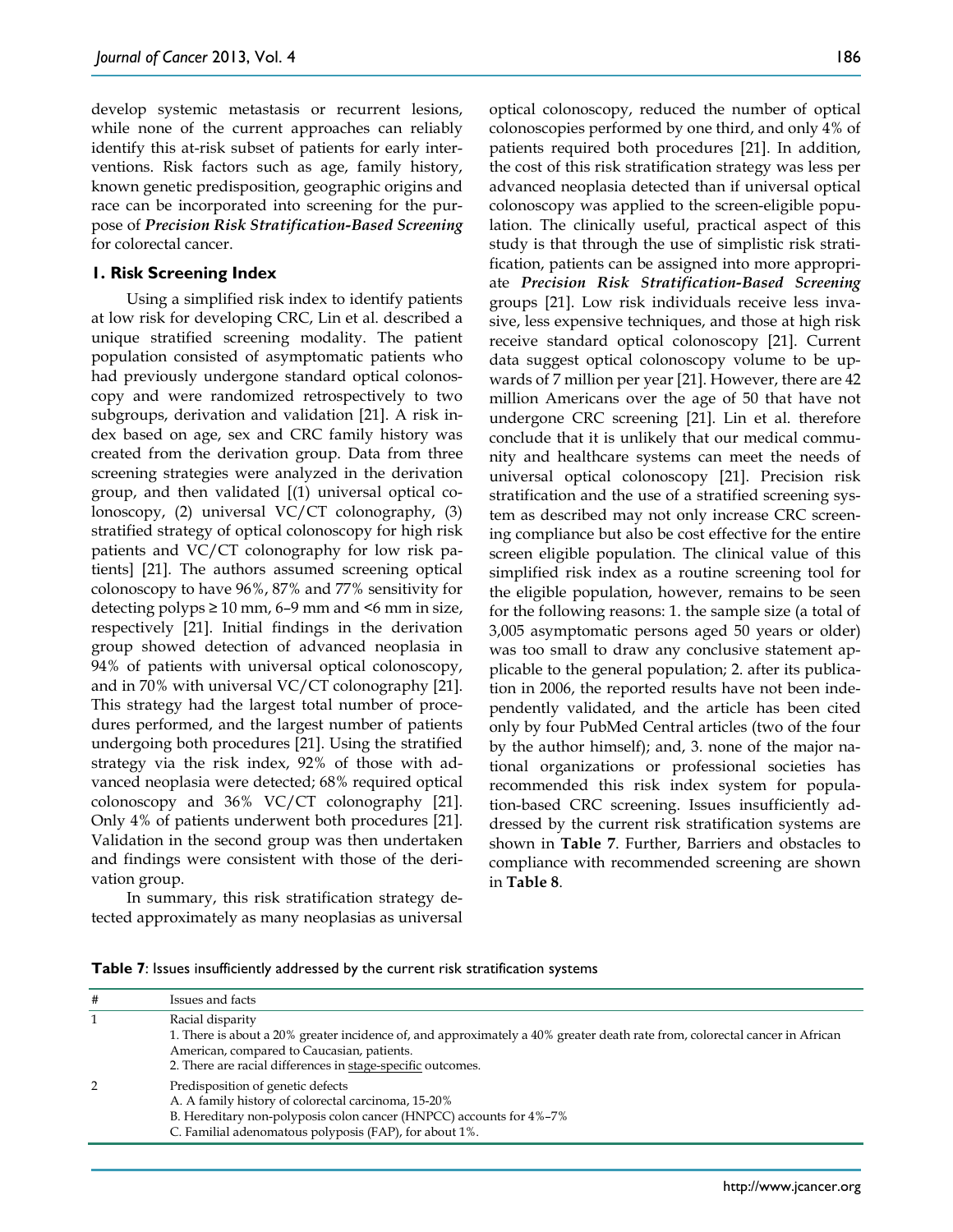|    | D. Chronic ulcerative colitis, Crohn's colitis, familial juvenile polyposis, and others, 1%<br>E. The risk in a 40-year-old person with a family history of colorectal carcinoma is comparable to that in an average-risk<br>50-year-old person. |
|----|--------------------------------------------------------------------------------------------------------------------------------------------------------------------------------------------------------------------------------------------------|
| 3  | Tumor biology<br>A. Tumor size, shape, and location                                                                                                                                                                                              |
|    | B. About 25% node-negative stage I and II cases develop metastasis, while 50% node positive cases remains recurrence-free                                                                                                                        |
| 4. | High CRC incidence areas (epidemiological clusters)                                                                                                                                                                                              |
| 5  | Military and civilian                                                                                                                                                                                                                            |
| 5  | Strategies and systems for implantation of screening                                                                                                                                                                                             |
| 6  | Post-polypectomy surveillance                                                                                                                                                                                                                    |
|    | Cost effectiveness                                                                                                                                                                                                                               |

#### **Table 8**: Barriers and obstacles to compliance with recommended screening

| #            | <b>Barriers and obstacles</b>                                                                                                                                                                                                                                                                                                                                                                                                                                                                                                                                                                                                                                                                                                                                                                                                                                                                                                                                                                                                                                                                                                                                                                       |
|--------------|-----------------------------------------------------------------------------------------------------------------------------------------------------------------------------------------------------------------------------------------------------------------------------------------------------------------------------------------------------------------------------------------------------------------------------------------------------------------------------------------------------------------------------------------------------------------------------------------------------------------------------------------------------------------------------------------------------------------------------------------------------------------------------------------------------------------------------------------------------------------------------------------------------------------------------------------------------------------------------------------------------------------------------------------------------------------------------------------------------------------------------------------------------------------------------------------------------|
| $\mathbf{1}$ | Physician-related<br>A. Inconsistent and frequently changing guidelines and recommendations among societies<br>B. Failure to avoid common errors<br>C. Patients are screened for colorectal cancer (CRC) with only a digital rectal exam.<br>D. Patients are screened for CRC in the office with a single sample from a stool blood test.<br>E. Patients with a history of adenomatous polyps in a first-degree relative are not<br>Identified as people at increased risk.<br>F. Providers have cultural assumptions that inhibit frank discussion, which could lead to a<br>clear recommendation for screening.<br>G. Patients with a positive FOBT, FIT, stool DNA, CT colonography, double-contrast<br>barium enema, or flexible sigmoidoscopy never receive an order for a complete<br>diagnostic exam.<br>H. There is no follow up on patients referred for a complete diagnostic exam.<br>I. Practitioners recommend screening with colonoscopy for those at average risk more<br>often than every 10 years or CT colonography, double-contrast barium enema, or<br>flexible sigmoidoscopy more often than every five years.<br>J. Screening is started earlier than age 50 for average-risk |
|              | K. Non adherence to ACS recommendation regarding essential elements for improved<br>screening.<br>L. Confusion about priorities and goals<br>M. Lack of confidence in the efficacy and acceptability of screening tests                                                                                                                                                                                                                                                                                                                                                                                                                                                                                                                                                                                                                                                                                                                                                                                                                                                                                                                                                                             |
| 2            | Patient-related<br>A. Incorrectly low analysis of personal risk<br>B. Fear of finding cancer                                                                                                                                                                                                                                                                                                                                                                                                                                                                                                                                                                                                                                                                                                                                                                                                                                                                                                                                                                                                                                                                                                        |
| 3            | System- or test-related<br>A. Inconvenience/invasiveness of some tests<br>B. Insurance/reimbursement related issues<br>C. Inadequate resources                                                                                                                                                                                                                                                                                                                                                                                                                                                                                                                                                                                                                                                                                                                                                                                                                                                                                                                                                                                                                                                      |

#### **2. Risk Stratification by and within Race**

Although race has been accepted as a CRC risk factor by the American College of Gastroenterology it has yet to become the basis of a modified consensus recommendation for screening. Data suggests that blacks have a higher incidence of, at a younger age (45 years), and higher mortality from CRC [82]. Socioeconomic status has a significant influence in CRC screening (e.g. access, education, outreach, compliance) within racial groups. Lieberman et al. investigated racial disparities in CRC colonoscopic screening by assessing prevalence rates and location of large polyps in asymptomatic black vs. white patients [83]. Results of compounded colonoscopic data analyzed in

a multivariate fashion adjusting for age, sex and family history of CRC was published in JAMA in 2008 [83]. Compared to whites, blacks did in fact have a higher prevalence of large polyps (> 9 mm: 7.7% vs. 6.2%;  $P < .001$  [83]. In addition, a sub-set analysis found that blacks over the age of 60 had statistically more large (> 9mm) proximal polyps as compared to whites (men,  $p = 0.03$ ; women,  $p \le 0.001$ ) [83]. If these results are validated, the use of sigmoidoscopy in the older black population should be addressed since it may be less effective in a population, which has increased proximal neoplasia. This trial exemplifies the need for individualized *Precision Risk Stratification-Based Screening* for CRC. Gone are the days of blanket guidelines for all individuals in the screen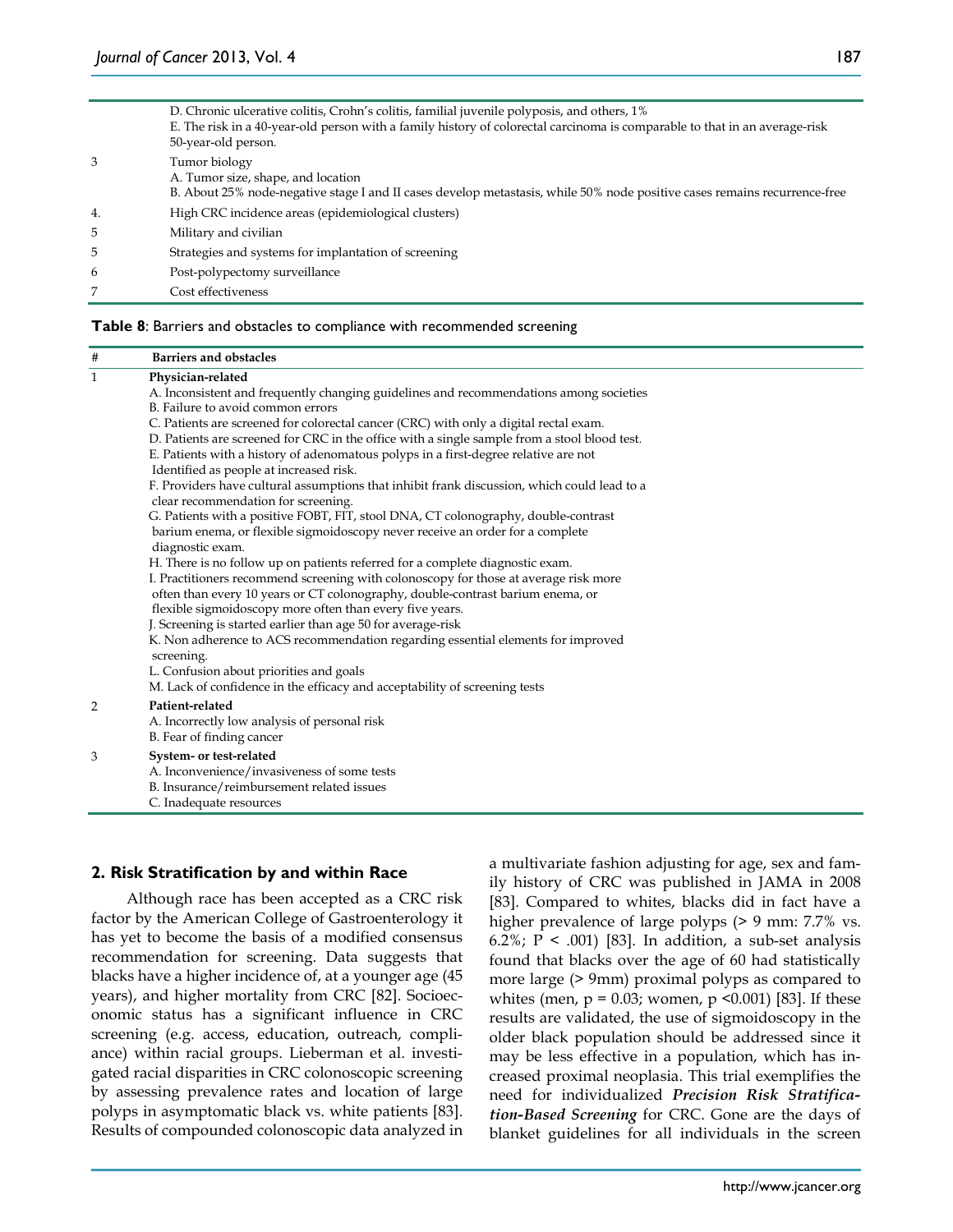eligible population at large. Issues insufficiently addressed by the current risk stratification systems are summarized in **Table 7**. These include racial disparities, predisposition to CRC of genetic defects, impact of tumor biology, high CRC incidence geographic regions, military versus civilian population-based disparities, strategies and systems for screening, post-polypectomy surveillance and cost-effectiveness issues.

### **3. Risk stratification – microRNAs, proteins and stem cells in early CRC**

It has been well documented that expression levels of both microRNAs and proteins of the basement membrane subunits change substantially during colorectal carcinogenesis, and are significantly down-regulated during CRC invasion [84-86]. It has also been reported that the expression of the collagen IV or collagen I mRNAs or proteins can directly and significantly impact the lineage differentiation of both adult and embryonic stem cells [87, 88]. Finally, it been suggested that tumor stem cells are the primary seeds for both invasive and metastatic colorectal cancer [103-105]. Please refer to the manuscript in this special edition by Langan et al. *Molecular Staging using Cancer Stem Cell Markers: A Paradigm Shift in the Care of Colorectal Cancer*, as well as the manuscript by Mazeh et al. *The Diagnostic and Prognostic Role of microRNA in Colorectal Cancer – A comprehensive review.*

# **D. To Enhance the Tailoring of Therapy in Patients with CRC**

Up to 25% of early stage (AJCC Stage I or II), node-negative CRC patients develop systemic metastasis or recurrent disease, and none of the current approaches can reliably identify patients for early potentially curative interventions. Diligent efforts are underway to improve staging and provide individualized risk assessment for early multi-modality therapy. One recommended approach involves testing all lymph nodes (LN) after resection of CRC for GUCY2C by RT-PCR (please refer to the manuscript in this special edition by Terry Hyslop and Scott A. Waldman, *Molecular staging of node negative patients with colorectal cancer*). GUCY2C, a signaling protein synthesizing cyclic GMP, is selectively expressed by intestinal cells [89-98], and over-expressed by all primary and metastatic colorectal cancer cells [90, 91, 99-105]. The prognostic utility of detecting occult tumor cells in lymph nodes by GUCY2C RT-PCR was explored in a prospective multi-center blinded clinical trial [106]. Enrollment of 257 patients with pN0 colorectal cancer provided 2,570 nodes for histology and GUCY2C RT-PCR. Patients were followed for a median of 24 months (range: 2-63 months) and main study outcomes were time to recurrence of CRC, and disease-free survival. Multivariate analyses revealed that GUCY2C in lymph nodes was an independent marker of prognosis and patients who harbored occult CRC metastases exhibited earlier time to recurrence and reduced disease-free survival [106]. Moreover, the emergence of quantitative RT-PCR provides a unique opportunity to estimate occult tumor burden across the regional lymph node network to precisely estimate prognostic risk in CRC. Indeed, occult tumor burden was an independent marker of prognosis, with near perfect identification of node-negative CRC patients who progress to metastatic recurrence [107-110]. This type of approach is likely to enhance individualized therapy by identification of individuals with impending, or increased risk of, metastatic CRC for early interventions. In that context, adherence to quality surgical and staging efforts, enabling frontline physicians with individualized clinical decision support systems, as well as eliminating barriers and obstacles preventing compliance with recommended screening is imperative (**Table 5)**.

# **E. Widespread dissemination of CRC cancer screening guidelines**

Although it has been shown that risk stratification and screening modalities can decrease the incidence of CRC, physician knowledge of the data is a crucial factor to improving risk identification, screening, early detection, treatment and outcomes in CRC (**Table 8**). The result of a recently conducted trial testing the knowledge of internists, family practitioners and gastroenterologists on the screening initiation point in CRC was alarming [111]**.** The trial utilized an anonymous web-based survey which was sent to 10% of American Medical Association members [111]. Results of 512 responders found a dismal average knowledge score of  $37 \pm 18\%$  [111]. Of note, gastroenterologists averaged higher scores compared to internists, correctly identifying the screening initiation point for African-Americans and patients with a family history of CRC, respectively [111]. In a separate study, knowledge deficiency was also found within internal medicine residents from two academic training facilities. A survey assessing knowledge of screening recommendations for patients with a family history of CRC, FAP and HNPCC was conducted [112]. Over 80% of residents completed the survey, and it was found that responders lacked the appropriate risk assessment skills and knowledge to accurately implement current guidelines [112]. Although small study populations, these trials allude to a lack of knowledge amongst practicing physicians and those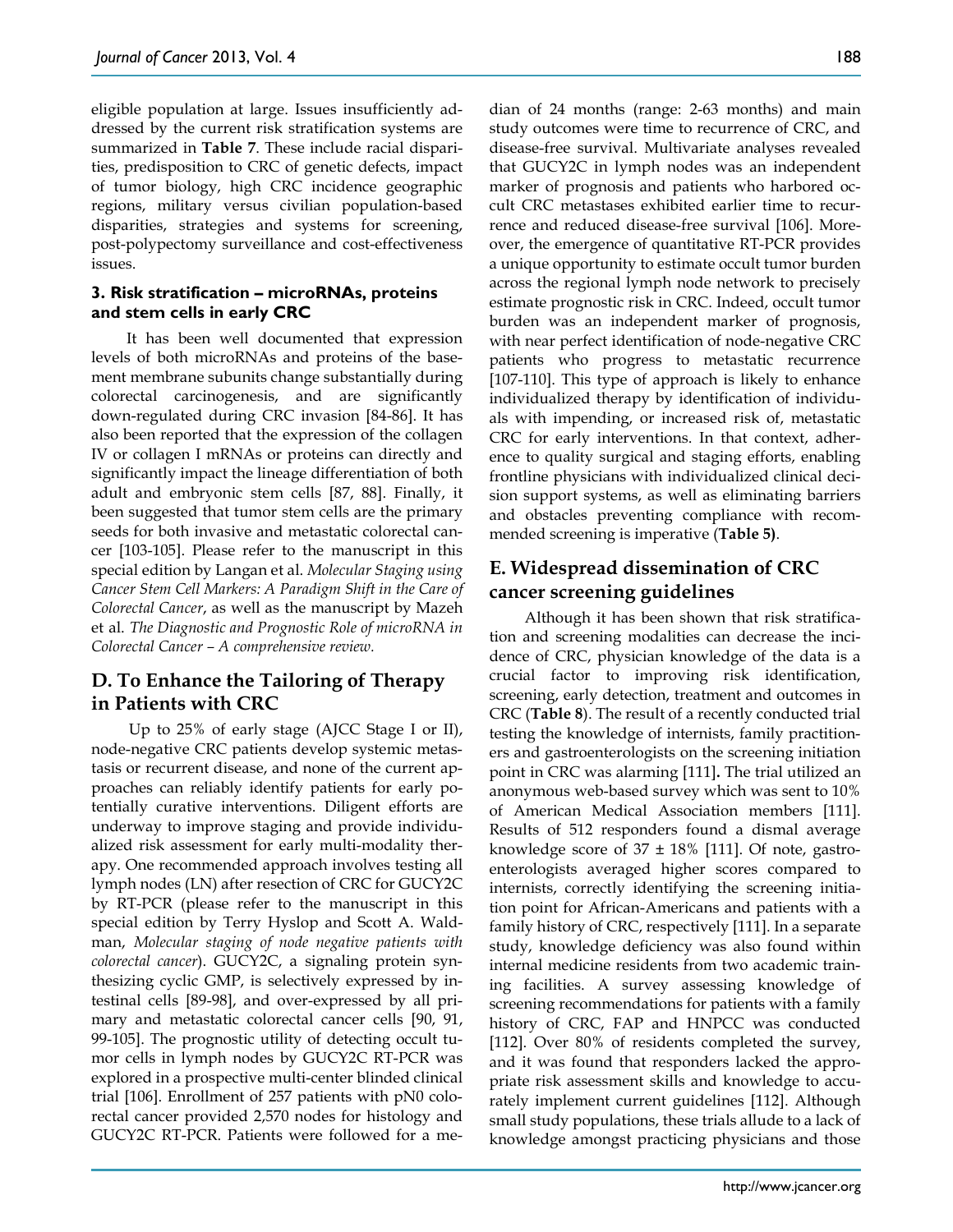in training for screening guidelines in high-risk CRC populations. These studies address a major barrier to improving *Precision Risk Stratification-Based Screening* and survival in CRC. If health practitioners are unaware of current CRC screening guidelines, we as a medical community will not be able to move forward with reducing the incidence or mortality of CRC. We believe that much needs to be done to improve educational awareness of evidence-based screening guidelines and risk assessment skills (**Table 8**).

It was also found that 70% of physicians practicing > 5 years stated a lack of insurance reimbursement for early referral for standard optical colonoscopy as a barrier to CRC screening guidelines [111]. In response to this finding we would like to address recently published results from Ramsey et al. assessing whether health insurance coverage of CRC screening varied based on risk stratification [113]. Data was obtained through a web-based and mail-based survey of health insurance plans and medical directors [113]. Questions pertained to their health organization's policies regarding coverage for CRC screening for patients at average and high risk, and also whether the insurer had a concrete definition of increased risk for CRC [113]. From the 133 responders (11%), results found that all plans covered screening for average and high risk individuals [113]. Seventy-five percent of responders stated their organization had a definition for high risk for CRC [113]. Coverage was included for earlier onset of screening and more frequent intervals for high risk patients [113]. However, respondents did state that coverage was determined by "physician discretion" [113]. In summary, this survey found that most insurers did in fact offer enhanced coverage for high risk CRC screening; however, it was at the discretion of the physician [113]. Therefore, we strongly believe that physicians as a whole need be made aware of *Precision Risk Stratification-Based Screening* approaches to CRC and current evidence-based CRC screening guidelines.

# **Conclusion**

Improvements in CRC survival have been observed over recent decades; however, they have been modest. As an oncologic community we must strive for superior outcomes in this deadly disease. In 2012, 143,460 new cases and 51,690 deaths were estimated [114]. This disease-associated mortality is unacceptable. The US civilian population has been found to have screening compliance rates of only 5% to 60% amongst insured patients, and even lower rates in uninsured and minority patient populations [8]. We believe much can be learned from the US military CRC screening program, and these techniques should cross over into civilian health care. In addition, the sensitivity of biochemical screening tests should be enhanced through next generation methods measuring novel biomarkers. In addition to the aforementioned novel approaches, there are a number of well-established and tested methods, which can be used individually or collectively as a panel for stool-based or blood-based tumor cell detection. These include, DNA methylation, blood- and stool-based detection of known mutations such as p53, pol B, and SIRT1, since blood- or stool-based mutational testing for the detection of these mutations in CRC has been reported to be more sensitive than FOBT and FIT in CRC detection. In addition, we advocate for further investigative research into circulating tumor cells and metastatic initiating cells (potentially of cancer stem cell origin).

Along with these novel biochemical screening modalities we believe universal colonoscopy should be used as a routine screening tool only in the following individuals: those with aberrant alterations in 2-3-consequent stool cell-based tests, a family history of CRC, HNPCC, FAP, chronic ulcerative colitis, Crohns colitis, familial juvenile polyposis, a predisposition related to other cancer susceptibility genes, African-Americans and those in high-CRC incidence areas, and known polyp formers. Other individuals should be risk stratified and a stratified screening system implemented based on risk prediction – *Precision Risk Stratification-Based Screenin*g (PRSBS) for Colorectal Cancer. Along with this, we believe there is a general lack of adequate physician knowledge in CRC screening, and that it is imperative to take decisive steps to improve educational awareness of evidence-based screening guidelines and risk assessment skills and processes.

## **Abbreviations**

ACG: American College of Gastroenterology ACR: American College of Radiology ACS: American Cancer Society ACS-MSTF: American Cancer Society (ACS) – US Multi-Society Task Force (MSTF) AJCC: American Joint Committee on Cancer AUC: area under the curve BBN: Bayesian Belief Network CCAT-1: Colon cancer associated transcript-1 (CCAT-1) CDSS: Clinical decision support systems COL: Standard Optical Colonoscopy CPG: Clinical practice guideline CRC: colorectal cancer CT: computed tomography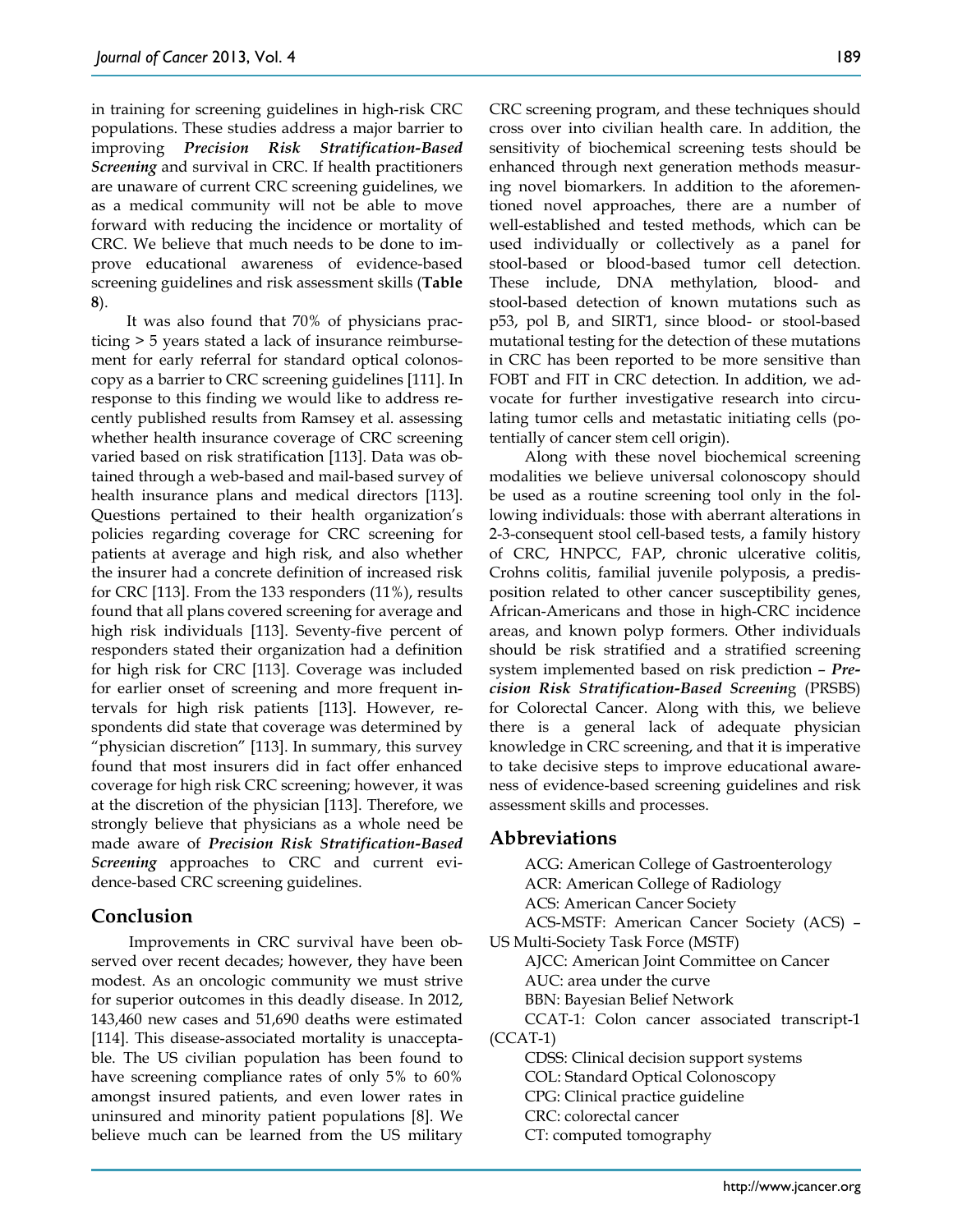- CTC: computed tomographic colonography
- DCBE: double-contrast barium enema
- FIT: fecal immunochemical tests
- FOBT: fecal occult blood testing
- GUCY2C: guanylyl cyclase C
- H&E: hematoxylin and eosin
- IHC: immunohistochemisty
- MHS: Military Health System
- mlBBN: Machine learned Bayesian Belief Network
- PRSBS: Precision risk stratification based screening
	- RDA: Representational difference analysis
	- ROC: receiver operating characteristics curve
- RT-PCR: reverse transcriptase polymerase chain reaction
	- sDNA: stool DNA test
	- Sn: sensitivity
	- Sp: specificity
	- TNM: Tumor-Node-Metastasis
	- U.S.: United States
	- USMCI: United States Military Cancer Institute
- USPSTF: United States Preventive Services Task Force
	- VC: virtual colonoscopy (also CT colonography)

# **Acknowledgement**

The authors are grateful to Tiffany Felix for her editorial assistance with this collaborative effort.

**Funding**: This work is supported by the Telemedicine and Advanced Technology Research Center, the Henry M. Jackson Foundation for the Advancement of Military Medicine, the California Oncology Research Institute, INCORE, International Consortium of Research Excellence of the Theodor-Billroth-Academy [TBA ®], and the United States Military Cancer Institute.

**Contributing Author Declaration**: We certify that all individuals who qualify as authors have been listed; each author has participated in one or more of the following areas: conception and design of this work, the acquisition and/or analysis of data, the writing, and/or critical revision of the document, and supervision of this cooperative research effort. All contributing authors approve of the submission of this version of the manuscript and assert that the document represents valid work. If information derived from another source was used in this manuscript, we obtained all necessary approvals to use it and made appropriate acknowledgements in the document. All contributing authors take public responsibility for this work.

**Disclaimer**: The views expressed in this manuscript are those of the authors and do not reflect the official policy of the Department of the Army, the Department of the Navy, the Food and Drug Administration, the Department of Defense or the United States Government.

**Copyright protection**: Some of the contributing authors are military service members (or employees of the U.S. Government: TAS, SRS, PY, CW, AS), and this work was prepared as part of their official duties. Title 17 U.S.C. 105 provides the "Copyright protection under this title is not available for any work of the United States Government." Title 17 U.S.C. 101 defines a U.S. Government work as a work prepared by a military service member or employee of the U.S. Government as part of that person's official duties.

# **Competing Interests**

The authors have declared that no competing interest exists.

# **References**

- 1. Siegel R, Ward E, Brawley O, Jemal A. Cancer statistics, 2011: the impact of eliminating socioeconomic and racial disparities on premature cancer deaths. CA Cancer J Clin 2011; 61: 212-236.
- 2. Bilchik AJ, DiNome M, Saha S et al. Prospective multicenter trial of staging adequacy in colon cancer: preliminary results. Arch Surg 2006; 141: 527-533.
- 3. Manfredi S, Bouvier AM, Lepage C et al. Incidence and patterns of recurrence after resection for cure of colonic cancer in a well defined population. Br J Surg 2006; 93: 1115-1122.
- 4. Singh H, Turner D, Xue L et al. Risk of developing colorectal cancer following a negative colonoscopy examination: evidence for a 10-year interval between colonoscopies. JAMA 2006; 295: 2366-2373.
- 5. Pilati P, Mocellin S, Bertazza L et al. Prognostic value of putative circulating cancer stem cells in patients undergoing hepatic resection for colorectal liver metastasis. Ann Surg Oncol 2012; 19: 402-408.
- 6. Long JR, Frew MI, Brazaitis MP. Virtual colonoscopy in the US Army: current utilization at the Walter Reed Army Medical Center. Abdom Imaging 2011; 36: 149-152.
- 7. Brounts LR, Lehmann RK, Lesperance KE et al. Improved rates of colorectal cancer screening in an equal access population. Am J Surg 2009; 197: 609-612.
- 8. Zhu K, Devesa SS, Wu H et al. Cancer incidence in the U.S. military population: comparison with rates from the SEER program. Cancer Epidemiol Biomarkers Prev 2009; 18: 1740-1745.
- 9. Stojadinovic A, Bilchik A, Smith D et al. Clinical Decision Support and Individualized Prediction of Survival in Colon Cancer: Bayesian Belief Network Model. Ann Surg Oncol 2013 Jan;20(1):161-74.
- 10. Fan J, Peng Z, Zhou C et al. Gene-expression profiling in Chinese patients with colon cancer by coupling experimental and bioinformatic genomewide gene-expression analyses: identification and validation of IFITM3 as a biomarker of early colon carcinogenesis. Cancer 2008; 113: 266-275.
- 11. Force USPST. Screening for colorectal cancer: U.S. Preventive Services Task Force recommendation statement. Ann Intern Med 2008; 149: 627-637.
- 12. Levin B, Lieberman DA, McFarland B et al. Screening and surveillance for the early detection of colorectal cancer and adenomatous polyps, 2008: a joint guideline from the American Cancer Society, the US Multi-Society Task Force on Colorectal Cancer, and the American College of Radiology. Gastroenterology 2008; 134: 1570-1595.
- 13. Rex DK, Johnson DA, Anderson JC et al. American College of Gastroenterology guidelines for colorectal cancer screening 2009 [corrected]. Am J Gastroenterol 2009; 104: 739-750.
- 14. Siegel RL, Ward EM, Jemal A. Trends in colorectal cancer incidence rates in the United States by tumor location and stage, 1992-2008. Cancer Epidemiol Biomarkers Prev 2012; 21: 411-416.
- 15. Fearon ER, Vogelstein B. A genetic model for colorectal tumorigenesis. Cell 1990; 61: 759-767.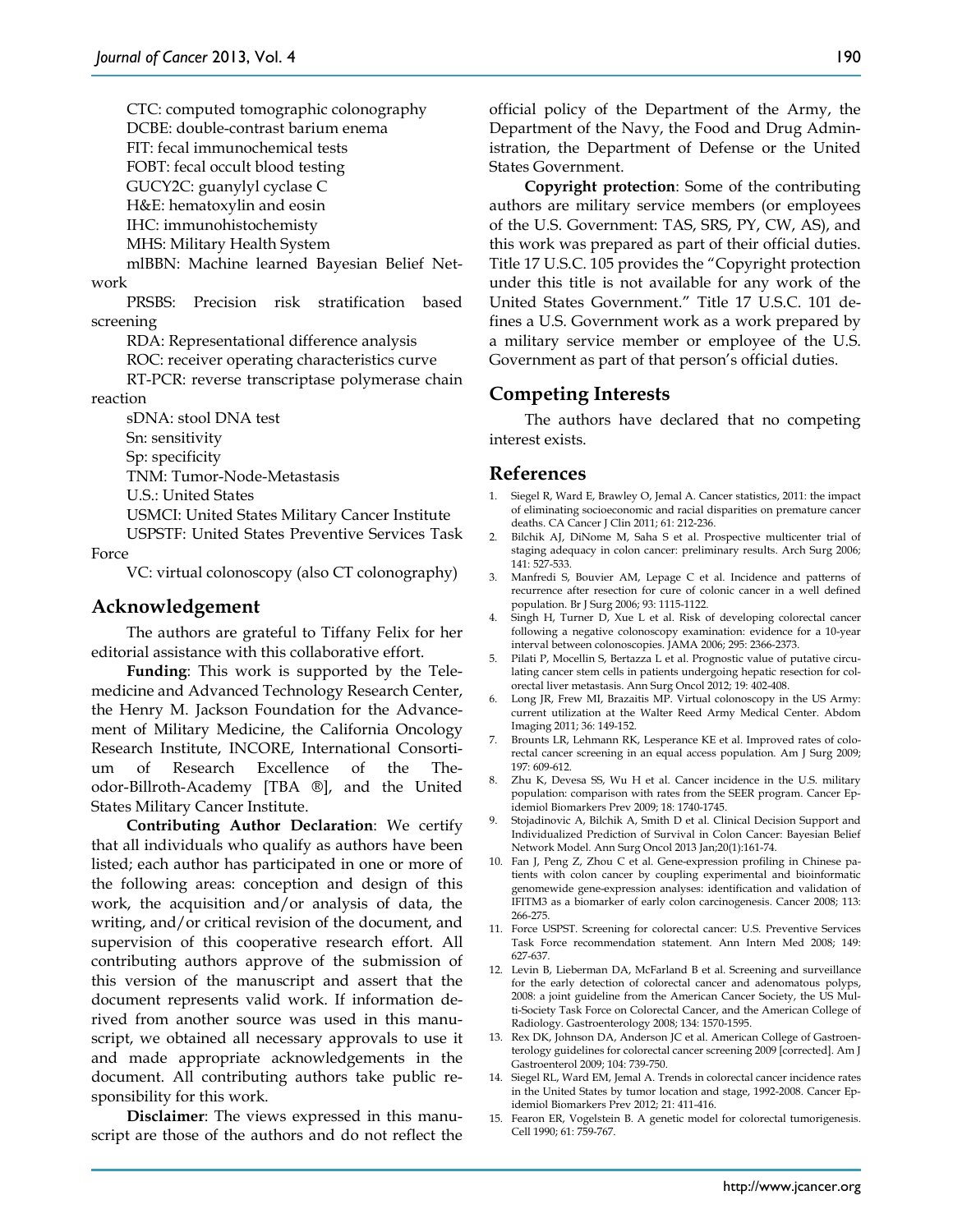- 16. Zauber AG, Winawer SJ, O'Brien MJ et al. Colonoscopic polypectomy and long-term prevention of colorectal-cancer deaths. N Engl J Med 2012; 366: 687-696.
- 17. Sacher-Huvelin S, Coron E, Gaudric M et al. Colon capsule endoscopy vs. colonoscopy in patients at average or increased risk of colorectal cancer. Aliment Pharmacol Ther 2010; 32: 1145-1153.
- 18. Sidransky D, Tokino T, Hamilton SR et al. Identification of ras oncogene mutations in the stool of patients with curable colorectal tumors. Science 1992; 256: 102-105.
- 19. Dong SM, Traverso G, Johnson C et al. Detecting colorectal cancer in stool with the use of multiple genetic targets. J Natl Cancer Inst 2001; 93: 858-865.
- 20. Imperiale TF, Ransohoff DF, Itzkowitz SH et al. Fecal DNA versus fecal occult blood for colorectal-cancer screening in an average-risk population. N Engl J Med 2004; 351: 2704-2714.
- 21. Lin OS, Kozarek RA, Schembre DB et al. Risk stratification for colon neoplasia: screening strategies using colonoscopy and computerized tomographic colonography. Gastroenterology 2006; 131: 1011-1019.
- 22. Muller AD, Sonnenberg A. Protection by endoscopy against death from colorectal cancer. A case-control study among veterans. Arch Intern Med 1995; 155: 1741-1748.
- 23. Winawer SJ, Stewart ET, Zauber AG et al. A comparison of colonoscopy and double-contrast barium enema for surveillance after polypectomy. National Polyp Study Work Group. N Engl J Med 2000; 342: 1766-1772.
- 24. Rex DK, Rahmani EY, Haseman JH et al. Relative sensitivity of colonoscopy and barium enema for detection of colorectal cancer in clinical practice. Gastroenterology 1997; 112: 17-23.
- 25. Pickhardt PJ, Choi JR, Hwang I et al. Computed tomographic virtual colonoscopy to screen for colorectal neoplasia in asymptomatic adults. N Engl J Med 2003; 349: 2191-2200.
- 26. Stoop EM, de Haan MC, de Wijkerslooth TR et al. Participation and yield of colonoscopy versus non-cathartic CT colonography in population-based screening for colorectal cancer: a randomised controlled trial. Lancet Oncol 2012; 13: 55-64.
- 27. Rosman AS, Korsten MA. Meta-analysis comparing CT colonography, air contrast barium enema, and colonoscopy. Am J Med 2007; 120: 203-210. e4.
- 28. Perisinakis K, Seimenis I, Tzedakis A et al. Screening computed tomography colonography with 256-slice scanning: should patient radiation burden and associated cancer risk constitute a major concern? Invest Radiol 2012; 47: 451-456.
- 29. Schoen RE, Pinsky PF, Weissfeld JL et al. Colorectal-cancer incidence and mortality with screening flexible sigmoidoscopy. N Engl J Med 2012; 366: 2345-2357.
- 30. Adler A, Wegscheider K, Lieberman D et al. Factors determining the quality of screening colonoscopy: a prospective study on adenoma detection rates, from 12 134 examinations (Berlin colonoscopy project 3, BECOP-3). Gut 2012.
- 31. Nissan A, Stojadinovic A, Mitrani-Rosenbaum S et al. Colon cancer associated transcript-1: a novel RNA expressed in malignant and pre-malignant human tissues. Int J Cancer 2012; 130: 1598-1606.
- 32. Arlen M, Tsang A, Wang T. Immunotherapy of colon cancer using chimeric mAb 31.1. Crit Rev Immunol 1998; 18: 133-138.
- 33. Arlen M, Wang X, Luka J et al. The use of specific monoclonal antibodies to target immunogenic tumor membrane proteins in patients with recurrent pancreatic and colon cancer. Curr Drug Deliv 2012; 9: 52-56.
- 34. Damania D, Roy HK, Subramanian H et al. Nanocytology of rectal colonocytes to assess risk of colon cancer based on field cancerization. Cancer Res 2012; 72: 2720-2727.
- 35. He J, Evers DL, O'Leary TJ, Mason JT. Immunoliposome-PCR: a generic ultrasensitive quantitative antigen detection system. J Nanobiotechnology 2012; 10: 26.
- 36. Pucci S, Bonanno E, Sesti F et al. Clusterin in stool: a new biomarker for colon cancer screening? Am J Gastroenterol 2009; 104: 2807-2815.
- 37. Di Marzio L, Di Leo A, Cinque B et al. Detection of alkaline sphingomyelinase activity in human stool: proposed role as a new diagnostic and prognostic marker of colorectal cancer. Cancer Epidemiol Biomarkers Prev 2005; 14: 856-862.
- 38. Corte H, Manceau G, Blons H, Laurent-Puig P. MicroRNA and colorectal cancer. Dig Liver Dis 2012; 44: 195-200.
- 39. Berger BM, Ahlquist DA. Stool DNA screening for colorectal neoplasia: biological and technical basis for high detection rates. Pathology 2012; 44: 80-88.
- 40. Freeman HJ. Crypt region localization of intestinal stem cells in adults. World J Gastroenterol 2008; 14: 7160-7162.
- 41. Dhawan P, Ahmad R, Srivastava AS, Singh AB. Cancer stem cells and colorectal cancer: an overview. Curr Top Med Chem 2011; 11: 1592-1598.
- 42. Buczacki S, Davies RJ, Winton DJ. Stem cells, quiescence and rectal carcinoma: an unexplored relationship and potential therapeutic target. Br J Cancer 2011; 105: 1253-1259.
- 43. Rizk P, Barker N. Gut stem cells in tissue renewal and disease: methods, markers, and myths. Wiley Interdiscip Rev Syst Biol Med 2012; 4: 475-496.
- 44. Draht MX, Riedl RR, Niessen H et al. Promoter CpG island methylation markers in colorectal cancer: the road ahead. Epigenomics 2012; 4: 179-194.
- 45. Kim MS, Lee J, Sidransky D. DNA methylation markers in colorectal cancer. Cancer Metastasis Rev 2010; 29: 181-206.
- 46. Patai AV, Molnar B, Kalmar A et al. Role of DNA methylation in colorectal carcinogenesis. Dig Dis 2012; 30: 310-315.
- 47. Luo YX, Chen DK, Song SX et al. Aberrant methylation of genes in stool samples as diagnostic biomarkers for colorectal cancer or adenomas: a meta-analysis. Int J Clin Pract 2011; 65: 1313-1320.
- 48. Cappell MS. From colonic polyps to colon cancer: pathophysiology, clinical presentation, screening and colonoscopic therapy. Minerva Gastroenterol Dietol 2007; 53: 351-373.
- 49. Jenkinson F, Steele RJ. Colorectal cancer screening methodology. Surgeon 2010; 8: 164-171.
- 50. Wang JY, Hsieh JS, Chang MY et al. Molecular detection of APC, K- ras, and p53 mutations in the serum of colorectal cancer patients as circulating biomarkers. World J Surg 2004; 28: 721-726.
- 51. Minarik M, Minarikova L, Hrabikova M et al. Application of cycling gradient capillary electrophoresis to detection of APC, K-ras, and DCC point mutations in patients with sporadic colorectal tumors. Electrophoresis 2004; 25: 1016-1021.
- 52. Pedersen JW, Gentry-Maharaj A, Fourkala EO et al. Early detection of cancer in the general population: a blinded case-control study of p53 autoantibodies in colorectal cancer. Br J Cancer 2012.
- 53. Jang SH, Min KW, Paik SS, Jang KS. Loss of SIRT1 histone deacetylase expression associates with tumour progression in colorectal adenocarcinoma. J Clin Pathol 2012; 65: 735-739.
- 54. Donigan KA, Sun KW, Nemec AA et al. Human POLB gene is mutated in high percentage of colorectal tumors. J Biol Chem 2012; 287: 23830-23839.
- 55. Li BS, Wang XY, Xu AG et al. High-Resolution Melting Assay (HRMA) is a Simple and Sensitive Stool-Based DNA Test for the Detection of Mutations in Colorectal Neoplasms. Clin Colorectal Cancer 2012; 11: 280-290.
- 56. Gerges N, Rak J, Jabado N. New technologies for the detection of circulating tumour cells. Br Med Bull 2010; 94: 49-64.
- 57. Gerges N, Jabado N. Biomarkers in cancer micrometastasis: where are we at? Bioanalysis 2010; 2: 881-899.
- 58. Mahmoud W, Sukhanova A, Oleinikov V et al. Emerging applications of fluorescent nanocrystals quantum dots for micrometastases detection. Proteomics 2010; 10: 700-716.
- 59. Smith LE. Fiberoptic colonoscopy: complications of colonoscopy and polypectomy. Dis Colon Rectum 1976; 19: 407-412.
- 60. Stevenson GW, Wilson JA, Wilkinson J et al. Pain following colonoscopy: elimination with carbon dioxide. Gastrointest Endosc 1992; 38: 564-567.
- 61. Steine S. Which hurts the most? A comparison of pain rating during double-contrast barium enema examination and colonoscopy. Radiology 1994; 191: 99-101.
- 62. Orsoni P, Berdah S, Verrier C et al. Colonic perforation due to colonoscopy: a retrospective study of 48 cases. Endoscopy 1997; 29: 160-164.
- 63. Rickert RR, Auerbach O, Garfinkel L et al. Adenomatous lesions of the large bowel: an autopsy survey. Cancer 1979; 43: 1847-1857.
- 64. Granqvist S. Distribution of polyps in the large bowel in relation to age. A colonoscopic study. Scand J Gastroenterol 1981; 16: 1025-1031.
- 65. Stryker SJ, Wolff BG, Culp CE et al. Natural history of untreated colonic polyps. Gastroenterology 1987; 93: 1009-1013.
- 66. Bressler B, Paszat LF, Vinden C et al. Colonoscopic miss rates for right-sided colon cancer: a population-based analysis. Gastroenterology 2004; 127: 452-456.
- 67. Pickhardt PJ, Nugent PA, Mysliwiec PA et al. Location of adenomas missed by optical colonoscopy. Ann Intern Med 2004; 141: 352-359.
- 68. Heresbach D, Barrioz T, Lapalus MG et al. Miss rate for colorectal neoplastic polyps: a prospective multicenter study of back-to-back video colonoscopies. Endoscopy 2008; 40: 284-290.
- 69. Johnson CD, Chen MH, Toledano AY et al. Accuracy of CT colonography for detection of large adenomas and cancers. N Engl J Med 2008; 359: 1207-1217.
- 70. Regge D, Laudi C, Galatola G et al. Diagnostic accuracy of computed tomographic colonography for the detection of advanced neoplasia in individuals at increased risk of colorectal cancer. JAMA 2009; 301: 2453-2461.